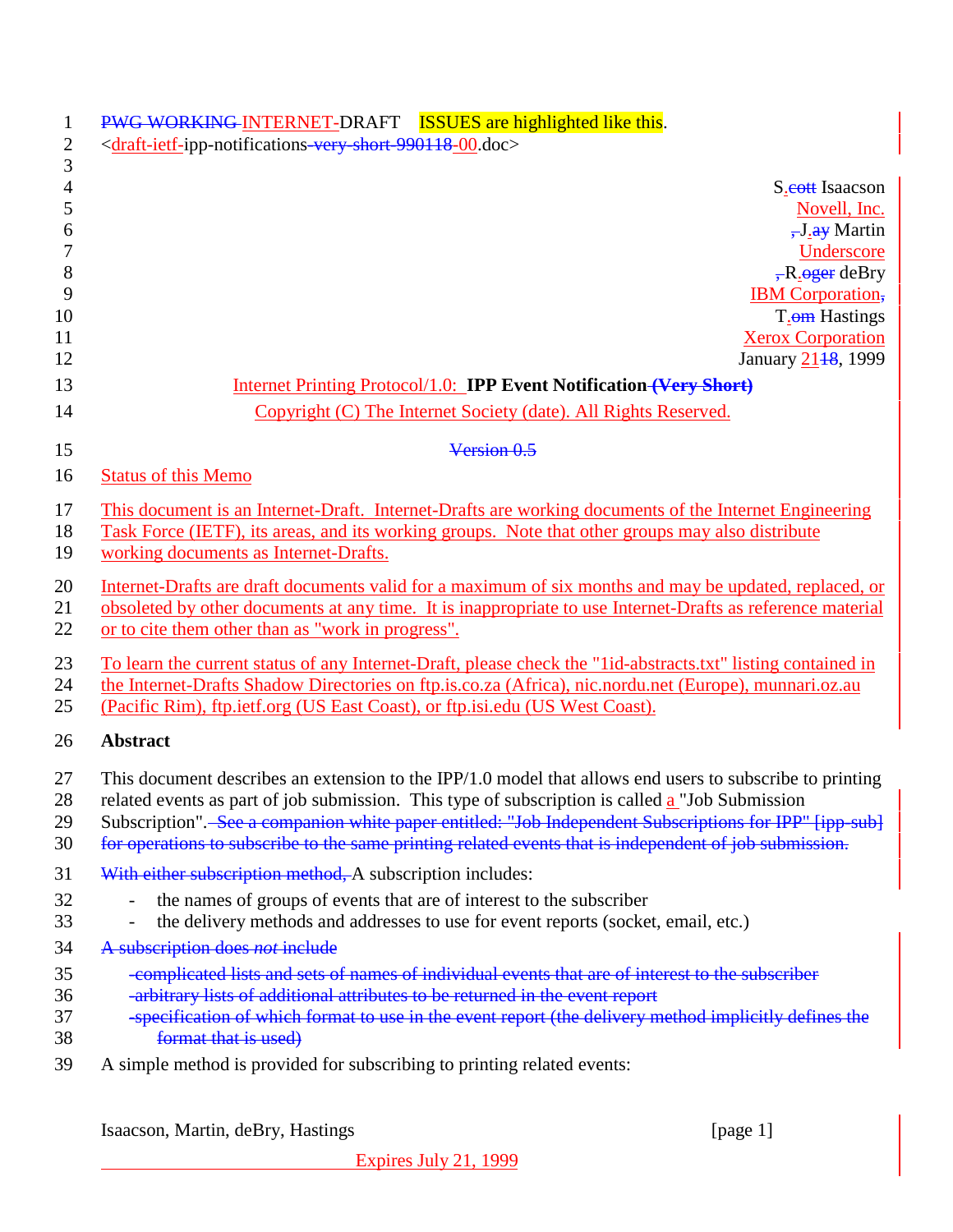- Two new subscription attributes are supplied by the client as part of an IPP create request (Print-Job, Print-URI, Create-Job, Validate-Job)
- An event is some occurrence (either expected or unexpected) within the printing system. Events can be
- classified using two dimensions:
- Either as Job Events or Device Events, and
- Either as Errors, Warnings, or Reports
- When the event occurs, an event report is generated and delivered using the information specified in the
- job's subscription which was submitted with the job.
- 
- The full set of IPP documents includes:
- Design Goals for an Internet Printing Protocol [IPP-REQ]
- Rationale for the Structure and Model and Protocol for the Internet Printing Protocol [IPP-RAT]
- Internet Printing Protocol/1.0: Model and Semantics (this document)
- Internet Printing Protocol/1.0: Encoding and Transport [IPP-PRO]
- Internet Printing Protocol/1.0: Implementer's Guide [IPP-IIG]
- Mapping between LPD and IPP Protocols [IPP LPD]
- 

The "Design Goals for an Internet Printing Protocol" document takes a broad look at distributed printing

- functionality, and it enumerates real-life scenarios that help to clarify the features that need to be
- included in a printing protocol for the Internet. It identifies requirements for three types of users: end
- users, operators, and administrators. It calls out a subset of end user requirements that are satisfied in
- IPP/1.0. Operator and administrator requirements are out of scope for version 1.0.

The "Rationale for the Structure and Model and Protocol for the Internet Printing Protocol" document

- describes IPP from a high level view, defines a roadmap for the various documents that form the suite of IPP specifications, and gives background and rationale for the IETF working group's major decisions.
- 
- The "Internet Printing Protocol/1.0: Model and Semantics", describes a simplified model with abstract
- objects, their attributes, and their operations that are independent of encoding and transport. It introduces
- a Printer and a Job object. The Job object optionally supports multiple documents per Job. It also
- addresses security, internationalization, and directory issues.
- The "Internet Printing Protocol/1.0: Encoding and Transport" document is a formal mapping of the
- abstract operations and attributes defined in the model document onto HTTP/1.1. It defines the
- encoding rules for a new Internet media type called "application/ipp".
- The "Internet Printing Protocol/1.0: Implementer's Guide" document gives insight and advice to
- 73 implementers of IPP clients and IPP objects. It is intended to help them understand IPP/1.0 and some of
- the considerations that may assist them in the design of their client and/or IPP object implementations.
- For example, a typical order of processing requests is given, including error checking. Motivation for
- some of the specification decisions is also included.
- The "Mapping between LPD and IPP Protocols" document gives some advice to implementers of
- gateways between IPP and LPD (Line Printer Daemon) implementations.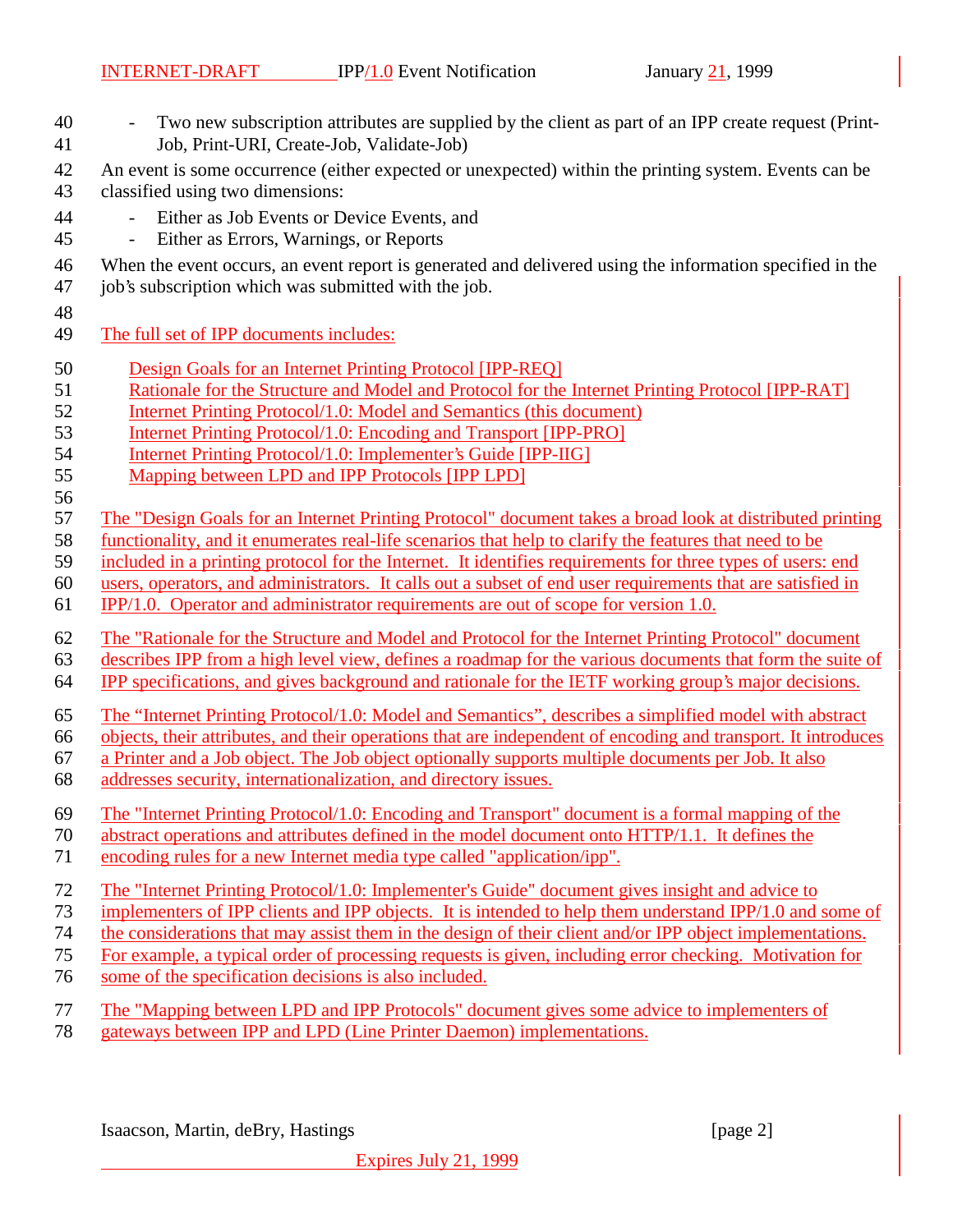| 79<br>80 | <b>Table of Contents</b>                                                                                                                                    |             |
|----------|-------------------------------------------------------------------------------------------------------------------------------------------------------------|-------------|
| 81       |                                                                                                                                                             |             |
| 82       |                                                                                                                                                             |             |
| 83       |                                                                                                                                                             |             |
| 84       |                                                                                                                                                             |             |
| 85       |                                                                                                                                                             |             |
| 86<br>87 | 4.1.1 notify-recipients (1setOf uri)<br><u> 1980 - Johann Barn, mars an t-Amerikaansk ferskeiz (</u><br>4.1.2 notify-event-groups (1setOf type2 keyword) 10 | $-\sqrt{8}$ |
| 88       |                                                                                                                                                             |             |
| 89       |                                                                                                                                                             |             |
| 90       |                                                                                                                                                             |             |
| 91       |                                                                                                                                                             |             |
| 92       |                                                                                                                                                             |             |
| 93       |                                                                                                                                                             |             |
| 94       |                                                                                                                                                             |             |
| 95       |                                                                                                                                                             |             |
| 96       |                                                                                                                                                             |             |
| 97       |                                                                                                                                                             |             |
| 98       |                                                                                                                                                             |             |
| 99       |                                                                                                                                                             |             |
| 100      | $\overline{\mathbf{q}}$<br><b>Issues</b>                                                                                                                    |             |
| 101      |                                                                                                                                                             |             |
| 102      | 10.1 Changes to the December 10, 1998 to make the January 19, 1999 version 18                                                                               |             |
| 103      | 10.2 Changes to the July 1, 1998 to make the December 10, 1998 version19                                                                                    |             |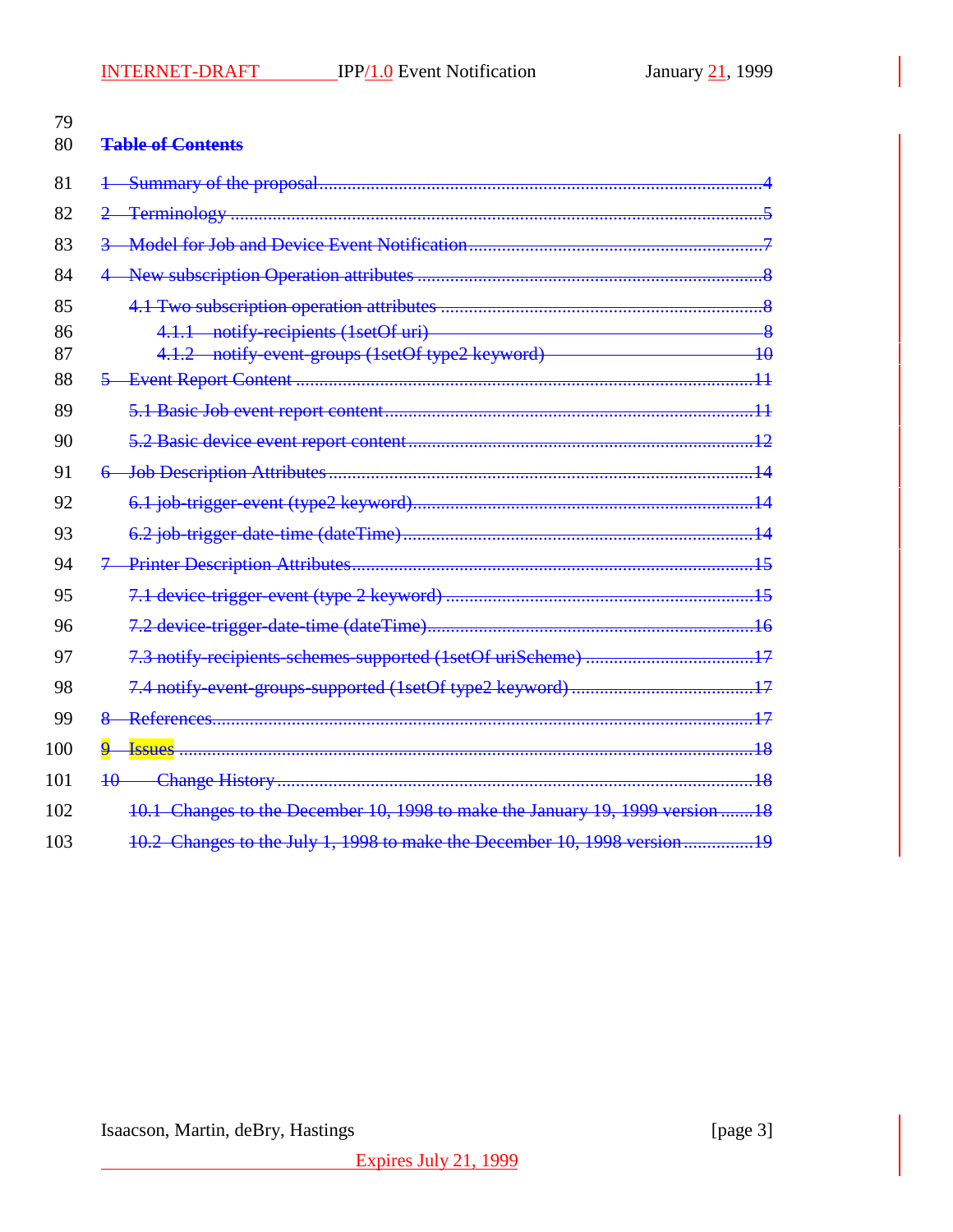| 104 |                |                                                                                 |  |
|-----|----------------|---------------------------------------------------------------------------------|--|
| 105 |                | <b>Summary of the proposal Table of Contents</b>                                |  |
| 106 | 1              |                                                                                 |  |
| 107 |                |                                                                                 |  |
| 108 |                |                                                                                 |  |
| 109 | $\overline{4}$ |                                                                                 |  |
| 110 |                |                                                                                 |  |
| 111 |                | 4.1.1 notify-recipients (1setOf uri) 944                                        |  |
| 112 |                | 4.1.2 notify-event-groups (1setOf type2 keyword) 1142                           |  |
| 113 |                |                                                                                 |  |
| 114 |                |                                                                                 |  |
| 115 |                |                                                                                 |  |
| 116 | 6.             |                                                                                 |  |
| 117 |                |                                                                                 |  |
| 118 |                |                                                                                 |  |
| 119 |                |                                                                                 |  |
| 120 |                |                                                                                 |  |
| 121 |                |                                                                                 |  |
| 122 |                | 7.3 notify-recipients-schemes-supported (1setOf uriScheme) 2120                 |  |
| 123 |                |                                                                                 |  |
| 124 | 8              |                                                                                 |  |
| 125 | 9              |                                                                                 |  |
| 126 | 10             |                                                                                 |  |
| 127 |                | 10.1 Changes to the December 10, 1998 to make the January 19, 1999 version 2524 |  |
| 128 |                | 10.2 Changes to the July 1, 1998 to make the December 10, 1998 version2625      |  |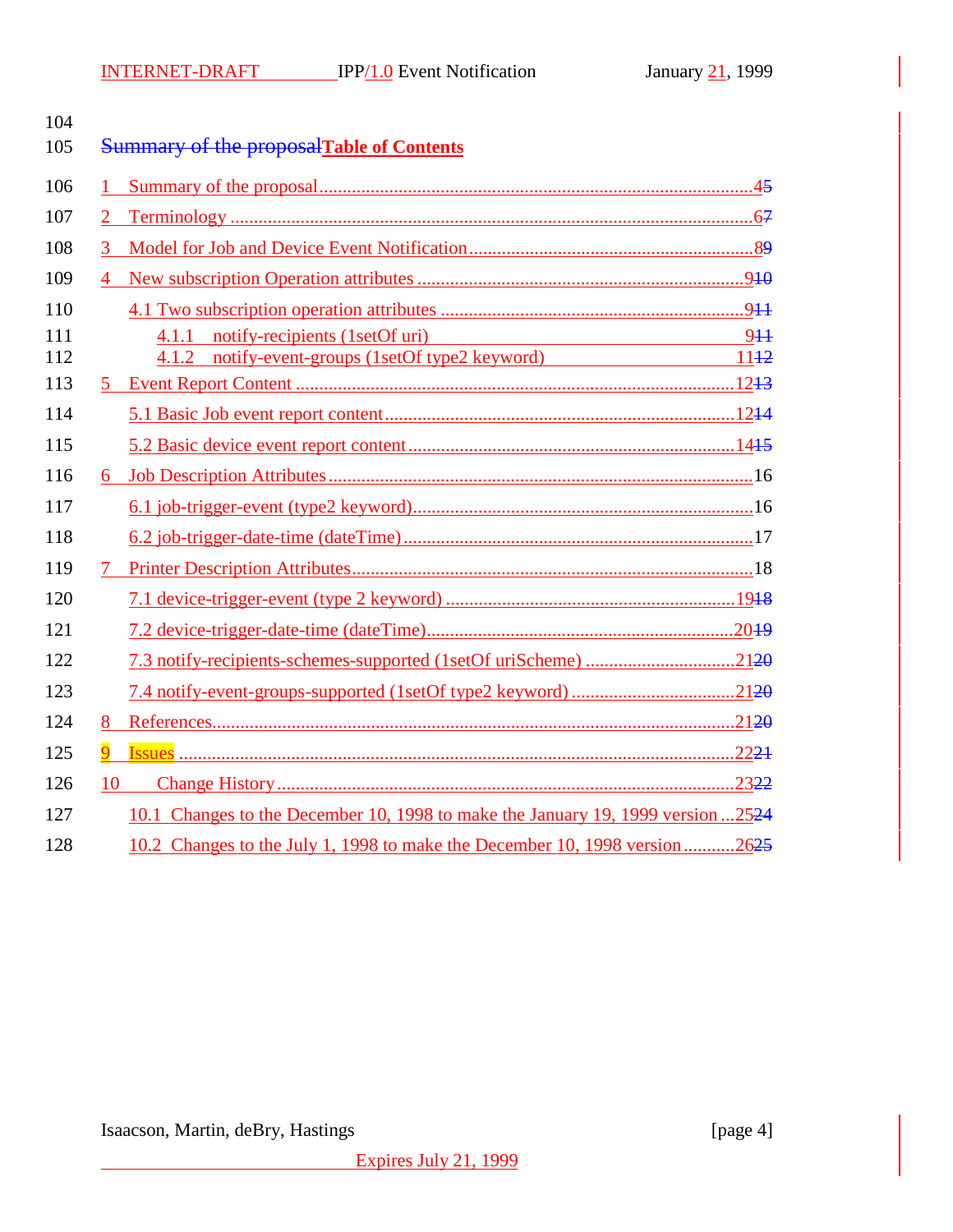## **1 Summary of the Event Notification specification**

- This proposal includes the following conceptsImplementations conforming to this notification
- specification MUST support the following new REQUIRED attributes and MAY support the following new OPTIONAL attributes:
- 134 1. Two new REQUIRED multi-valued subscription Operation attributes and Job Description attributes are defined:
- 136 **attribute name Syntax**<br>137 **------------- CONS ------------- ------** 138 "notify-recipients" 1setOf uri "notify-event-groups" 1setOf type2 keyword

 The presence of the "notify-recipients" indicates that notification is desired. The values of "notify- recipients" are URIs that identify the notification delivery method and delivery address to use for event reports (See Section 4.1.1). The delivery method dictates the event report content type to be used. For example, 'mailto' uses "text/plain" and 'ipp-tcp-notify' uses "application/ipp". The values for "notify-event-groups" are keywords representing job event groups or device event groups (See 146 Section 4.1.2). Each event groups implies a set of attributes to be sent in the event report. Some delivery methods imply a fixed subset of the event groups. For example, the 'mailto' delivery method only uses the 'job-completions-basic' event group.

 These subscription operation attributes can be supplied by the client in any of the IPP job submission operations: Print-Job, Print-URI, Create-Job, and Validate-Job. Subscriptions that include interest in 152 job event groups apply only to the job being submitted and no other job.

- A subscription does *not* include:
- 154 complicated lists and sets of names of individual events that are of interest to the subscriber
- arbitrary lists of additional attributes to be returned in the event report
- specification of which format to use in the event report
- 

- 2. REQUIRED "notify-recipients" and "notify-event-groups" Job Description attributes are populated from the corresponding create request Operation attributes of the same names.
- 160 3. Each Printer object supports new REQUIRED Printer Description attributes: "notify-recipients- schemes-supported" and "notify-event-groups-supported" that describe the notification delivery methods and the event groups that it supports, respectively.
- 163 4. Each Printer object supports new REQUIRED Job Description attributes: "job-trigger-events" and 164 "job-trigger-date-time" that store the current/last event and its date/time in seconds since the device was started
- 5. OPTIONAL Job Description attributes: "job-trigger-date-time" and "job-trigger-message".

167 6. Each Printer object supports new REQUIRED Printer Description attributes: "device-trigger-events"

168 and "device-trigger-date-time" that store the current/last event and its date/time in seconds since the device was started

Isaacson, Martin, deBry, Hastings [page 5]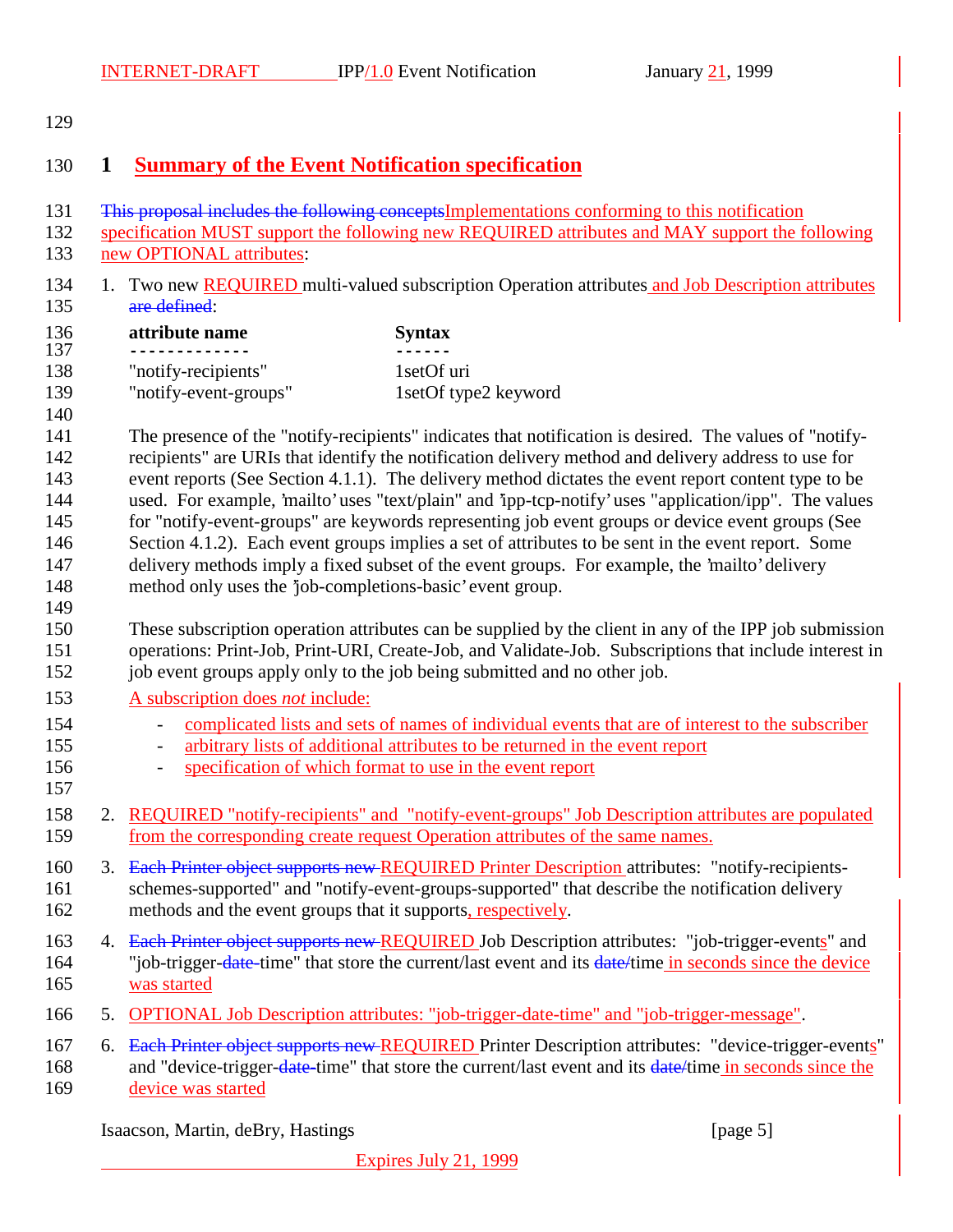7. OPTIONAL Printer Description attributes: "device-trigger-date-time" and "device-trigger-message".

- As events occur, for each event the Printer searches the set of subscriptions for any interest in that event.
- 172 As the Printer finds that some entity-notification recipient is interested in that event (the entity
- notification recipient is subscribed to the group of events to which the event belongs), an event report is generated and delivered using the methods and target addresses identified in the subscription.
- Note: New operations to subscribe and unsubscribe to event notification that is independent of job
- submission is outside the scope of this proposal, but is being developed as a separate extension (see [ipp-
- sub]).
- 

## **2 Terminology**

- Capitalized terms, such as MUST, MUST NOT, REQUIRED, SHOULD, SHOULD NOT, MAY, NEED NOT, and OPTIONAL, have special meaning relating to conformance. These terms are defined in [ipp-mod section 13.1 on conformance terminology, most of which is taken from RFC 2119 [RFC2119].
- **Job Submitting End User** A human end user who submits a print job to an IPP Printer.
- **IPP Client** The software component on the client system which implements the IPP protocol.
- **Job Recipient** A human who is the ultimate consumer of the print job. In many cases this will be 188 the same person as the Job Submitting End User, but need not be.
- **Job Recipient Proxy** A human acting on behalf of the Job Recipient. In particular, the Job Recipient Proxy physically picks up the printed document from the Device, if the Job Recipient cannot perform that function.
- **Subscription** The set of attributes that indicate the "what, where, who, and how" for notification. Events Reports are generated for certain events (what) and delivered using various delivery methods (how) to certain addresses (where and who).
- **Notification Recipient** Any entity identified as a recipient within a subscription. Some notification recipients are Job Submitting End Users and others are interested third parties, such as the Job Recipient or Job Recipient Proxy.
- **Notification Recipient Agent** A program which receives event reports on behalf of the notification recipient.
- **Event** An event is some occurrence (either expected or unexpected) within the printing system. Events can be classified using two dimensions:
- 202 Either as Job Events or Device Events, and
- Either as Errors, Warnings, or Reports
- A Job event is some interesting state change in the Job object, and a Device event is some interesting change in the Printer object.
- A report event is purely informational, such as 'job-completed' or 'accepting-jobs'. A warning is not serious and processing continues. An error is serious and either the job is aborted or the device stops.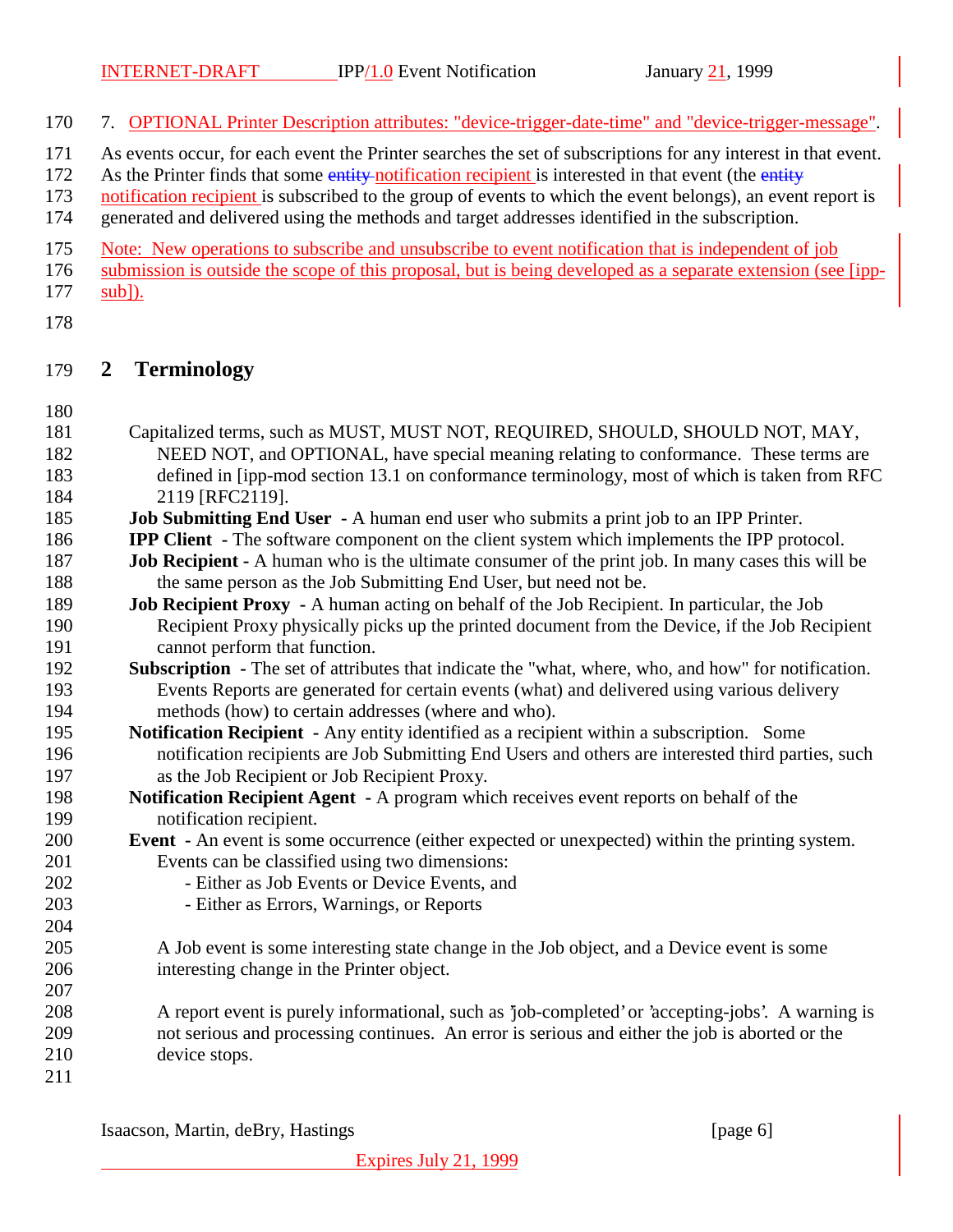- An event occurs for a job or device whether any entity is registered to be notified for that event or not.
- **Event Report -** When an event occurs, an event report is generated that fully describes the event (what the event was, where it occurred, when it occurred, etc.).. Event reports are delivered to all the notification recipients that are subscribed to that event, if any. The event report is delivered to the address of the notification recipient using the notification delivery method defined in the subscription. However, an Event Report is sent only if there is a corresponding subscription **Notification Delivery Method (**or **Delivery Method** for short**)** - Event reports are delivered using a
- method, such as email, TCP/IP, etc. **Immediate Notification -** Event reports that are delivered using a delivery method which is not store-and-forward (e.g. TCP connection, UDP datagram).
- **Queued Notification** Event reports that are delivered using a delivery method which has some sort of store-and-forward mechanism (e.g., email).
- **Human Consumable Event Report -** Event reports that are intended to be consumed by human end users only.
- **Machine Consumable Event Report -** Event reports that are intended for consumption by a program only**.**
- **Mixed Format Event Report -** A mixed event report may contain both human consumable and machine consumable information.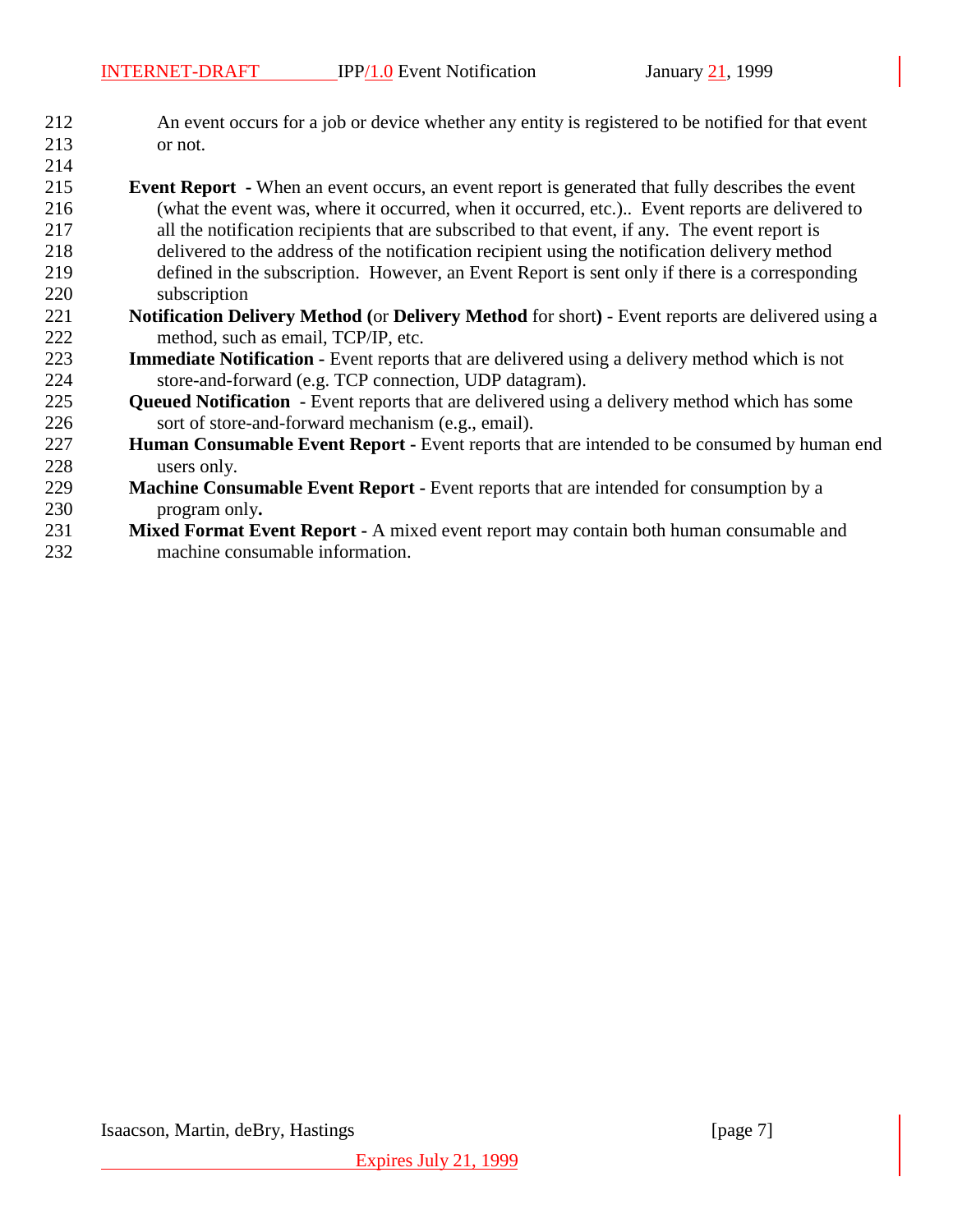# **3 Model for Job and Device Event Notification**

Isaacson, Martin, deBry, Hastings [page 8] 234 Figure 1 Figure 1 shows the model. 236<br>237 Legend: 238<br>239 A = Client and Notification Recipient B = Notification Recipient (subscription by some third party) 241<br>242 242 0 A +----------+ Create Request with #############<br>243 / | | client/ |----Subscriptions-----------># IPP # /|\ | client/ |----Subscriptions------------># IPP # / \ | notif. |  $\qquad$  # Printer # end- | recip. |<---Job and Device -----------# Object # 246 user +----------+ Event Reports ################<br>247 O B +----------+ / /|\ | notif. | / \ | recip. |<---Job and Device -------+ end- | | Event Reports user +----------+ **Figure 1 - Model for Job and Device Notification** Note: This model does not mandate that the IPP Printer object implement the full semantics of subscription, report generation, and multiple delivery methods. A simple (embedded) implementation may be configured to use some notification service. Figure 2 shows this partitioning. 261<br>262 262 Create Request with <br> $---Subscriptions------------++ IPP$  # ----Subscriptions-------------------># IPP # # Printer # # Object # ########### \*\*\*\*\*\*\*|\*\*\*\*\*\*\*\*\*\* 269 \* Subscriptions \* Subscriptions \* 270 \* Subscriptions \* Subscriptions \*  $\kappa$  Events  $\star$  & Events  $\star$   $*$  | 272 \* +----v--------+<br>273 \* + +---v--------+ \* | notification | <---Job and Device -------\*---------| service | Event Reports \* +--------------+  $*$ 278<br>279 \*\*\* = Implementation configuration opaque boundary **Figure 22 - Opaque Use of a Notification Service**

Expires July 21, 1999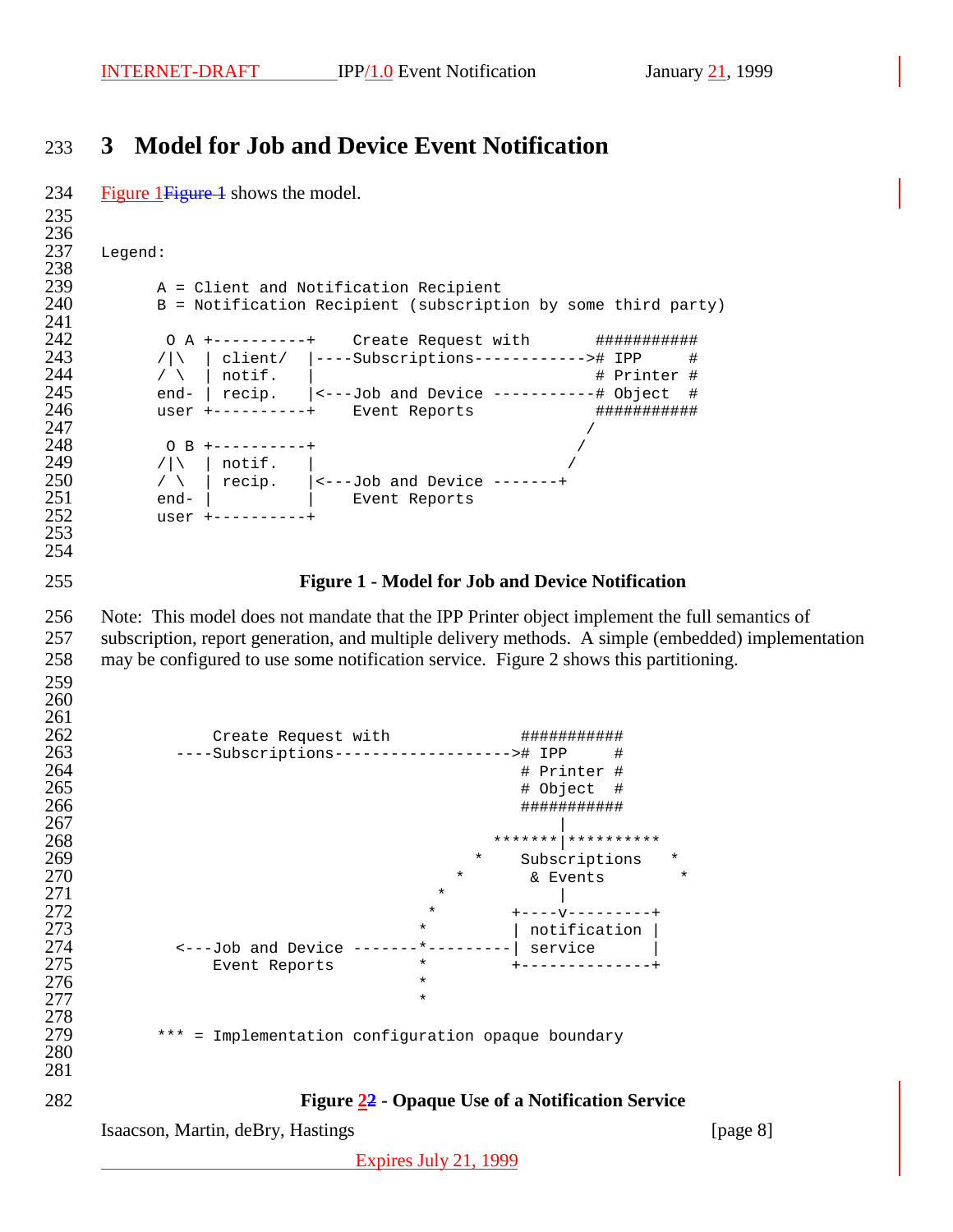# **4 New subscription Operation attributes**

This section specifies two new subscription operation attributes. A client subscribes to event groups by

supplying these attributes in any create request (i.e., a Print-Job Request, Print-URI Request, Validate-

Job Request, or a Create-Job Request). These attributes are multi-valued attributes; the client can supply

- more than one value. If the client does not supply these attributes in the operation, there is no
- subscription made (either implicitly or explicitly).
- The following rules apply:
- 1. Any subscription can contain job event groups, device event groups, or both.
- 2. The Job Submission Subscription is only valid while the job is "active". The job is "active" while it is in the 'pending', 'processing', and 'processing-stopped' states. The job ceases to be active when it enters the 'pending-held' state or until the time it is done processing and enters any of the 'completed', 'canceled', or 'aborted' states. The job becomes active again when it is released from the 'pending-held' state or is restarted using the Restart-Job operation (see [ipp-ops-set1]). Since no job is created for the Validate-Job operation, the only purpose of supplying the subscription operation attributes in the Validate-Job operation is to validate that the values are supported; the Printer object does not establish a notification subscription as a result of the Validate-Job operation.
- 3. Since a Job Submission Subscription is included within a job submission operation, any interest in job events is limited to "this job" only (the Job object created because of this job creation operation). There is no mechanism to subscribe to events for all jobs or specifically some job other than this job in a create operation. But see [ipp-sub] for such a mechanism to subscribe persistently for job and printer events independently of any particular job submission.

#### **4.1 Two subscription operation attributes**

Two subscription operation attributes are OPTIONALLY supplied by the client in create operations:

Print-Job, Print-URI, Create-Job, and Validate-Job. Both operation attributes are REQUIRED to be

supported by Printer objects that support this notification specification.

## **4.1.1 notify-recipients (1setOf uri)**

- The client supplies this operation attribute in a create request in order to subscribe for job events while
- this job is active. In order to claim conformance to this notification specification, the Printer object
- MUST support this attribute. This attribute describes both where (the address) and how (the delivery
- method) event reports are to be delivered when any of the events specified in the "notify-events"
- attribute occur. If the client does not supply this attribute in a create request, the Printer object MUST
- not provide any job-based notification for this job.
- Some notification delivery methods imply a fixed event group, and so ignore the supplied values of
- "notify-event-groups". These delivery methods may be used with other delivery methods that do not
- have such restrictions. Unless specified otherwise, a delivery method may be used with any event
- group.
- IPP Printer objects MUST support the **'ipp-tcp-notify'** and **'ipp-udp-notify'** delivery methods in order to conform to this notification specification. Support of the other methods is OPTIONAL.
- Standard uriScheme values are:

Isaacson, Martin, deBry, Hastings [page 9]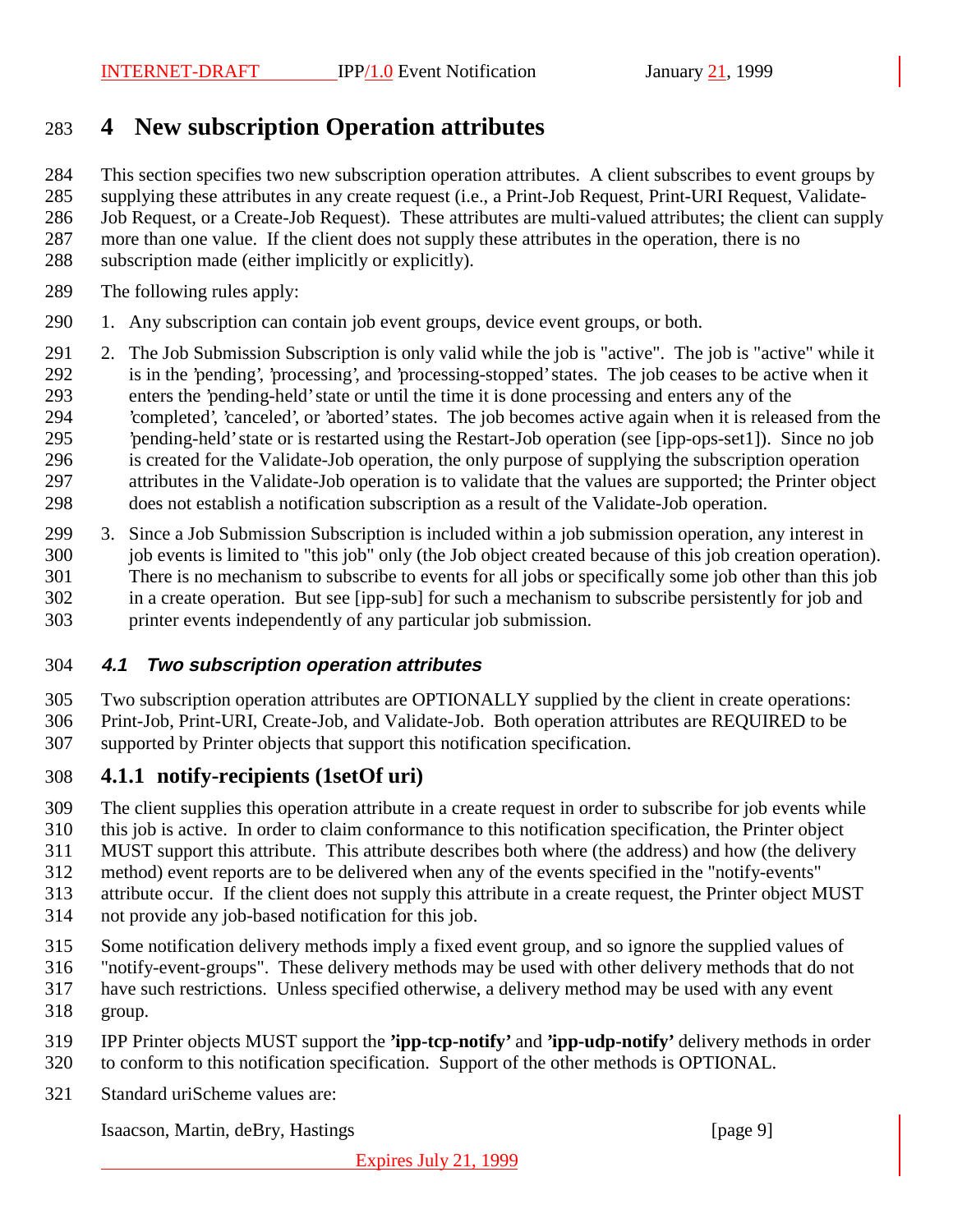| 322 | <b>'mailto':</b> a message is sent via email to the specified email address. The "text/plain" event report   |
|-----|--------------------------------------------------------------------------------------------------------------|
| 323 | content format is used for this method (see Section 5). This delivery method ignores the                     |
| 324 | supplied values of the "notify-event-groups" attribute and implies the 'job-completions-basic'               |
| 325 | event group (job-completed', job-aborted', job-canceled' events). The notification recipient                 |
| 326 | does not acknowledge receipt of the mail message.                                                            |
| 327 | 'ipp-tcp-notify': an IPP notification report is sent via a TCP/IP socket that is opened by the Printer       |
| 328 | object on the IP address specified in the URI using the specified port using the "host:port" HTTP            |
| 329 | convention. For example:                                                                                     |
| 330 | ipp-tcp-notify://foo.com:6000                                                                                |
| 331 | If the port is omitted, the default port is TBD (see Appendix C: Registration of ipp-tcp-notify              |
| 332 | scheme for use with IPP). The "application/ipp" event report content format is used for this                 |
| 333 | method (see Section 54.1.2).                                                                                 |
| 334 | The event recipient does not respond or acknowledge the event report.                                        |
| 335 | <b>ISSUE 1</b> What is the default port for this method?                                                     |
| 336 | ISSUE 2 - Are the origin and destination ports the same or not?                                              |
| 337 | ISSUE 3 - Ok that the notification recipient doesn't respond or acknowledge the event report? or             |
| 338 | $should$ it?                                                                                                 |
| 339 | 'snmpv1-notify': a notification report is sent as an SNMPv1 trap to the host specified as the address        |
| 340 | in the URI. The notification recipient does not acknowledge receipt of the notification event                |
| 341 | report (trap).                                                                                               |
| 342 | 'snmpv2-notify': a notification report is sent as an SNMPv2 inform to the host specified as the              |
| 343 | address in the URI. The notification recipient does acknowledge receipt of the notification event            |
| 344 | report (inform).                                                                                             |
| 345 | 'snmpv3-notify': a notification report is sent as an SNMPv3 inform to the host specified as the              |
| 346 | address in the URI. The notification recipient does acknowledge receipt of the notification event            |
| 347 | report (inform).                                                                                             |
| 348 | ISSUE 4 - Are these 3 SNMP notification delivery methods ok to keep?                                         |
| 349 | <b>Tipp-udp-notify':</b> an IPP notification report is sent via a UDP datagram that is opened by the Printer |
| 350 | object on the IP address specified in the URI using the specified port using the "host:port" HTTP            |
| 351 | convention. For example:                                                                                     |
| 352 | ipp-udp-notify://bar.com:6000                                                                                |
| 353 | If the port is omitted, the default port is TBD (see Appendix D: Registration of ipp-udp-notify              |
| 354 | scheme for use with IPP). The UDP datagram contains the "application/ipp" event report content               |
| 355 | format (see Section 54.1.2). The notification recipient does not acknowledge receipt of the                  |
| 356 | notification event report.                                                                                   |
| 357 | <b>ISSUE 5 - What is the default port for this method?</b>                                                   |
| 358 | ISSUE 6 - Are the origin and destination ports the same or not?                                              |
| 359 | ISSUE 7 - Ok that the notification recipient doesn't respond or acknowledge the event report? or             |
| 360 | should it?                                                                                                   |
| 361 | <b>'ndps-notify':</b> an IPP notification report is sent via NDPS notification mechanism. See ???.           |
| 362 | <b>ISSUE 1 - Need reference to NDPS documentation.</b> Also need more description here, such as              |
| 363 | which end opens, does the recipient acknowledge, and any salient information about the                       |
| 364 | transport.                                                                                                   |
| 365 | 'sense-notify': a notification report is sent as a SENSE UDP datagram [sense] that is opened by the          |
| 366 | Printer object or notification service on the IP address specified in the URI using the specified            |
|     |                                                                                                              |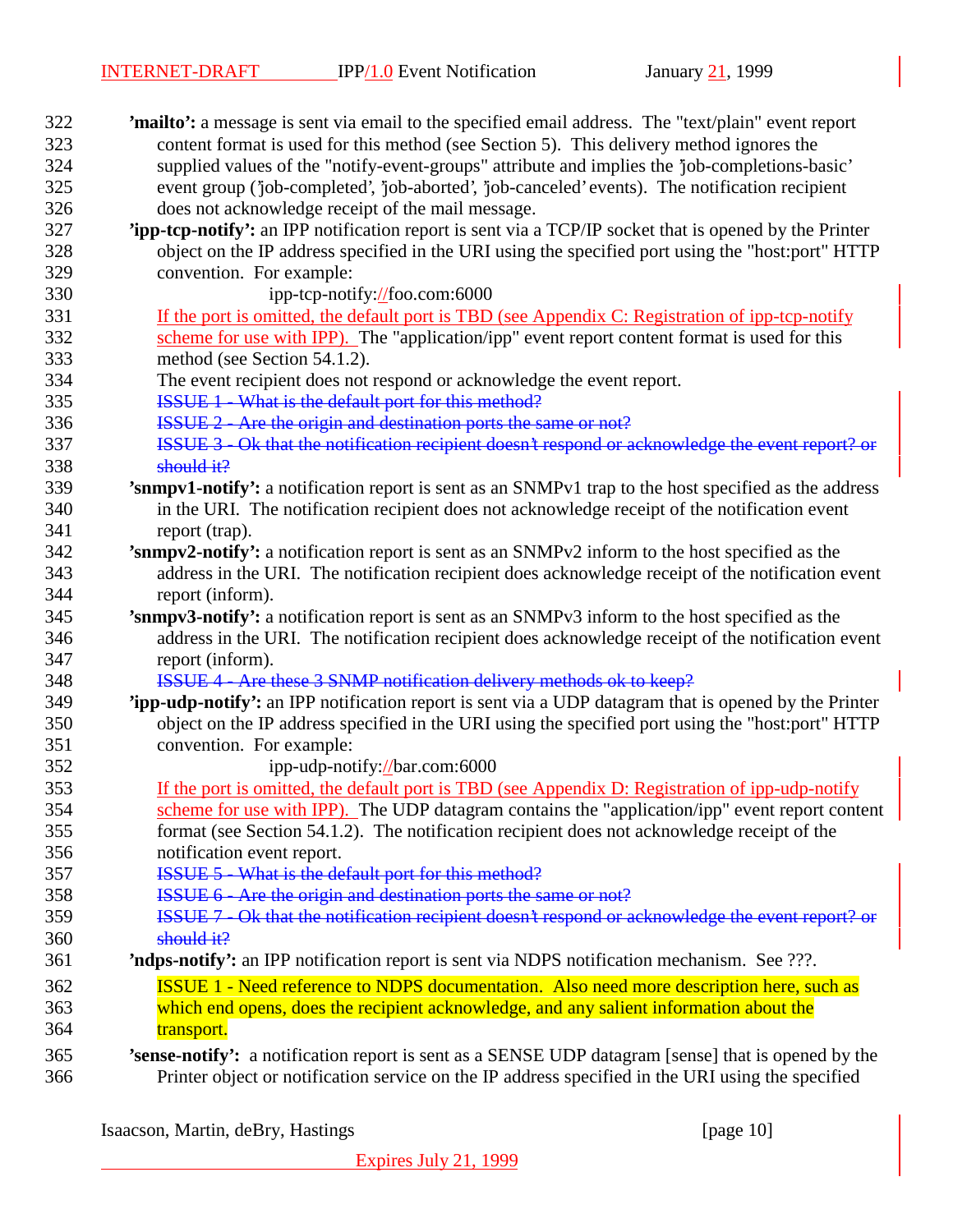port using the "host:port" HTTP convention. The notification recipient does acknowledge receipt of the notification event report. 

**ISSUE 2 - Which URL parameters should we mention (which like SLP) are removed before being used?** 

## **4.1.2 notify-event-groups (1setOf type2 keyword)**

The client OPTIONALLY supplies this operation attribute in a create request. In order to claim

conformance to this notification specification, the Printer object MUST support this attribute. This

attribute identifies the event groups for which a notification event report is desired. If the client does not

 supply this attribute in a create request, but does supply the "notify-recipients", the Printer object assumes the 'job-completions-basic' event group value.

- There are both job events and device events. Each job and device event is assigned a keyword to use in the event report.
- Each event is assigned to one or more event groups. Each event group is assigned a keyword. The '- basic' suffix indicates that only the basic set of attributes are to be included in the event report.
- Standard event group keyword values are:
- Special event groups:
- **'none':** no notifications of any events (an IPP object can use this value to indicate that it is configured not to support event notification; a client would not subscribe to this group).
- Job Event Groups (See section 6.1 for a description of each job event):
- **'job-state-changes-basic':** includes 'job-received', 'job-held', 'job-released', 'job-started-processing', 'job-stopped', 'job-continued'
- **'job-completions-basic'**: includes 'job-completed', 'job-aborted', 'job-canceled'
- **'job-warnings-basic':** includes 'job-warning' which are any implementation-specific job warning events
- **'job-errors-basic':** includes 'job-aborted' and any implementation-specific job errors
- Note: The 'job-aborted' event appears in both the 'job-completions-basic' and 'job-errors-basic' event groups, since it is both a completion and an error.
- ISSUE 3 which event groups are REQUIRED besides 'job-completion'?
- Device Event Groups (See section 7.1 for a description of each job event): **'device-reports-basic':** includes 'started-processing', 'became-idle', 'device-state-reason- removed', 'accepting-jobs', and 'powered-up' **'device-warnings-basic':** includes 'device-state-reason-warning-added' and - 'not-accepting-404 iobs' **'device-errors-basic':** includes 'device-stopped', 'device-state-reason-error-added', and 'powering-down'
- ISSUE 4 which device event groups are REQUIRED, if any?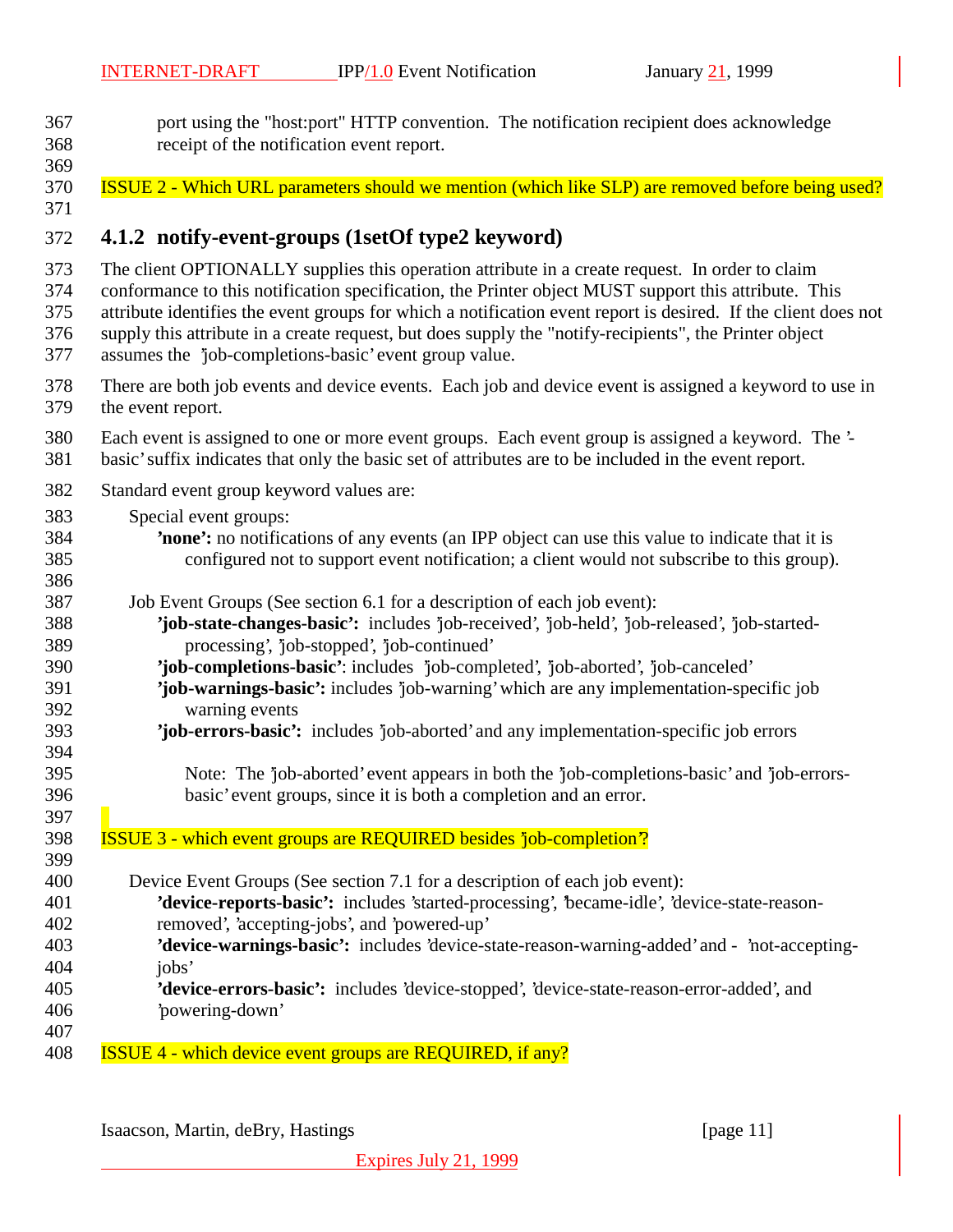- ISSUE 5 This simplified proposal no longer includes returning the Printer MIB alert codes, but relies
- 410 on "device-trigger-event' and IPP/1.0 [ipp-mod] "printer-state-reasons" keywords, which contain most of

411 the Printer MIB alert codes, except for the generic ones. Ok?

# **5 Event Report Content**

- Event reports are generated using the following content formats:
- 'application/ipp' machine consumable event report content using the 'application/ipp' MIME media type [ipp-mod] using the Get-Job-Attributes response encoding for job events and Get-Printer- Attributes for device events. The attributes listed in section 5.1 are sent in a notification report for job events. The attributes listed in section 5.2 are sent in a notification report for device events. For any string in any event report, the charset and natural language rules that apply to all IPP operations apply to the event report strings as well, since they are represented as operation responses. The event content is filled in as follows:
- Response Parameters:
- "version-number" the same version number as returned in the create response. "status-code" parameter - the status code: "job-event" - 0x600 for job events, and "device-event" - 0x601 for device events. "request-id" - 0, since there is no request to which this "response" is associated.
- Operation attributes:
- "attributes-charset" and "attributes-natural-language" Operation attributes the same charset and natural language as the response to the original create request.
- "status-message" is not sent as an Operation attribute (the "job-trigger-message" and "device-trigger-message" are sent in the Job Object Attributes and the Printer Object Attributes groups, respectively.
- Unsupported Attributes Group:
- Is not sent.
- Job Object Attributes Group and Printer Object Attributes Group: 435 See section 5.1 and 5.2, respectively.
- **'text/plain'** - human consumable event report content type. The text message SHOULD include information about the attributes in section 5.1 for job events or in section 5.2 for device events.
- If the charset to be used in the mail message is other than US-ASCII, the /charset parameter must be included in the value of this content-type header and in the event report content [RFC2046].
- The notification delivery method dictates the event report content type to be used. For example, 'mailto' uses "text/plain" and 'ipp-tcp-notify' uses "application/ipp".

443 ISSUE 6 - Need to decide whether the 'mailto:' delivery method uses the 'multi-part/alternative' MIME 444 type or 'text/plain' with an 'application/ipp' attachment.

# **5.1 Basic Job event report content**

- 446 This section lists the attributes that **MUST** beare included in any event report content for each job event
- group. Additional job event groups can be registered which include additional attributes. However, all
- 448 job event groups MUST include the following **REQUIRED** "basic" job object attributes and MAY
- include the following OPTIONAL "basic" job object attributes in any job event report. All job event

Isaacson, Martin, deBry, Hastings [page 12]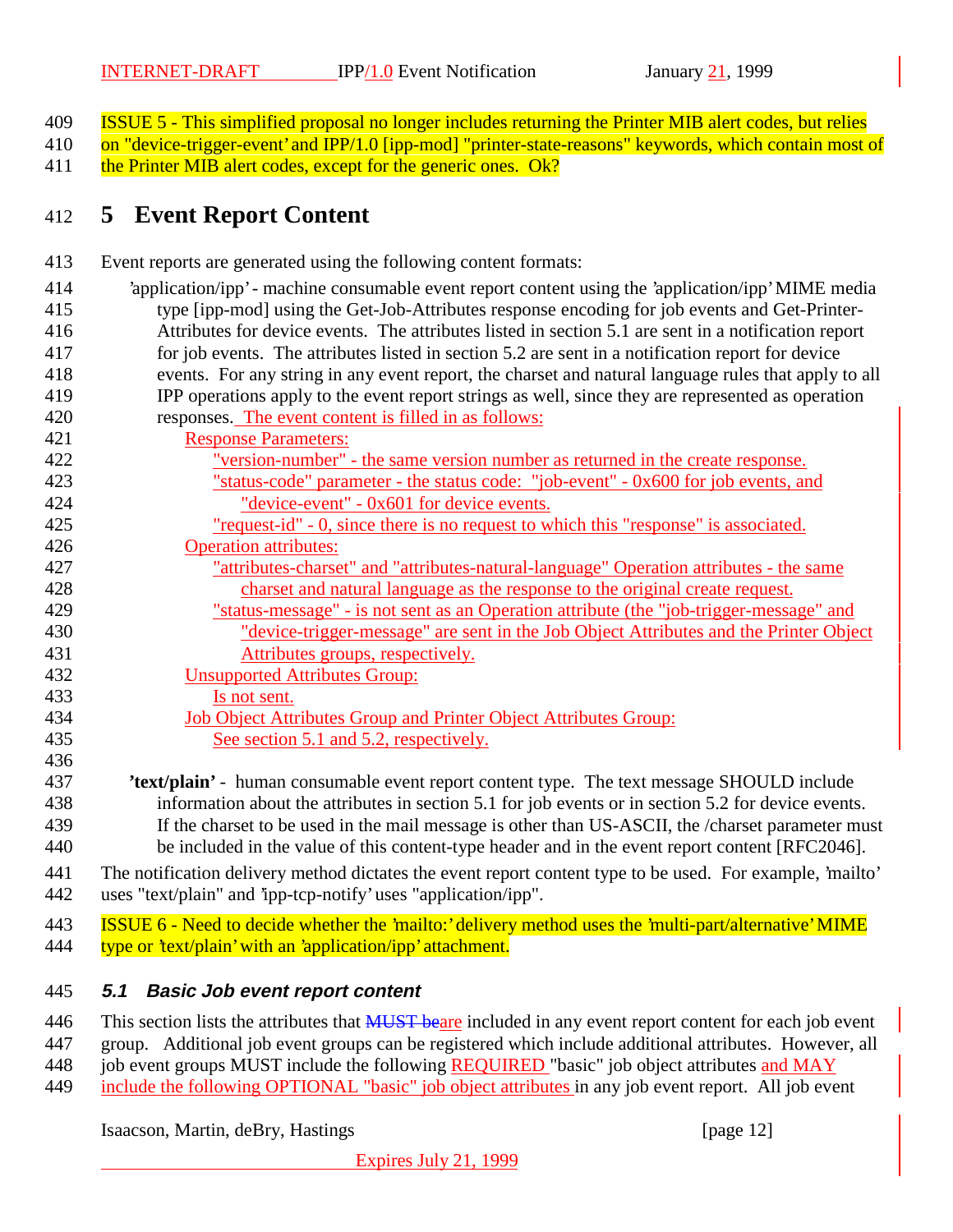450 reports MUST use the Get-Job-Attributes response syntax. In order to claim conformance to this

451 notification specification, an IPP Printer MUST support all of the following Job Description attributes,

452 except "status message" and "job-impressions-completed"The following "basic" job object attributes are

sent in the job event report as Job Attributes in any order:

| Job object attribute                          | REQUIRED?       | reference                    |
|-----------------------------------------------|-----------------|------------------------------|
| job-printer-uri (uri)                         | <b>REQUIRED</b> | [ipp-mod] $4.3.\overline{3}$ |
| job-id (integer(1:MAX))                       | <b>REQUIRED</b> | [ipp-mod] $4.3.\overline{2}$ |
| job-trigger-events<br>(1setOf type2 keyword)  | <b>REQUIRED</b> | 6.1                          |
| job-trigger-message (text(255))               | OPTIONAL        | 6.4                          |
| job-trigger-time (integer(1:MAX))             | <b>REQUIRED</b> | 6.5                          |
| job-trigger-date-time (dateTime)              | OPTIONAL        | 6.6                          |
| job-state (typel enum)                        | <b>REQUIRED</b> | [ipp-mod] $4.3.7$            |
| job-state-reasons<br>(1setOf type2 keyword)   | OPTIONAL        | [ipp-mod] $4.3.8$            |
| job-impressions-completed<br>(integer(0:MAX)) | OPTIONAL        | [ipp-mod] $4.3.21$           |

*job-printer-uri (uri) - see [ipp-mod] section 4.3.3* 

480 job-id (integer(1:MAX)) - see [ipp-mod] section 4.3.2

481 job-trigger-event (type2 keyword) - see section 6.1

482 job-trigger-date-time (dateTime) - see section 6.3

483 status-message (text( $\frac{255}{25}$ ) - see [ipp-mod] section 3.1.6

**job-state (type1 enum)** - see [ipp-mod] section 4.3.7

485 iob-state-reasons (1setOf type2 keyword) - see [ipp-mod] section 4.3.8

486 iob-impressions-completed (integer(0:MAX)) - see [ipp-mod] section 4.3.21

ISSUE 10 - How can an event recipient tell the difference between a job event and a device event, if

489 both have been subscribed to? Is looking whether "job-trigger-event" versus "device-trigger-event" is 490 present in the event content ok?

**ISSUE 11 - Which of the above attributes are sent as Operation Attributes and which are included as Job** 492 Attributes in the Get-Job-Attributes response format?

ISSUE 12 - Should we define a new operation, say Send-Event (or Send-Job-Event?), which has a

494 format that we specify and so that the event recipient can respond when required to using an IPP

495 operation response depending on the subscription?

496 ISSUE 13 - The data type of "job-trigger-date-time" (dateTime) is needed, so that there is no ambiguity 497 when relaying notifications from server to server which may cross time zones? Proper date and time is

Isaacson, Martin, deBry, Hastings [page 13] [page 13]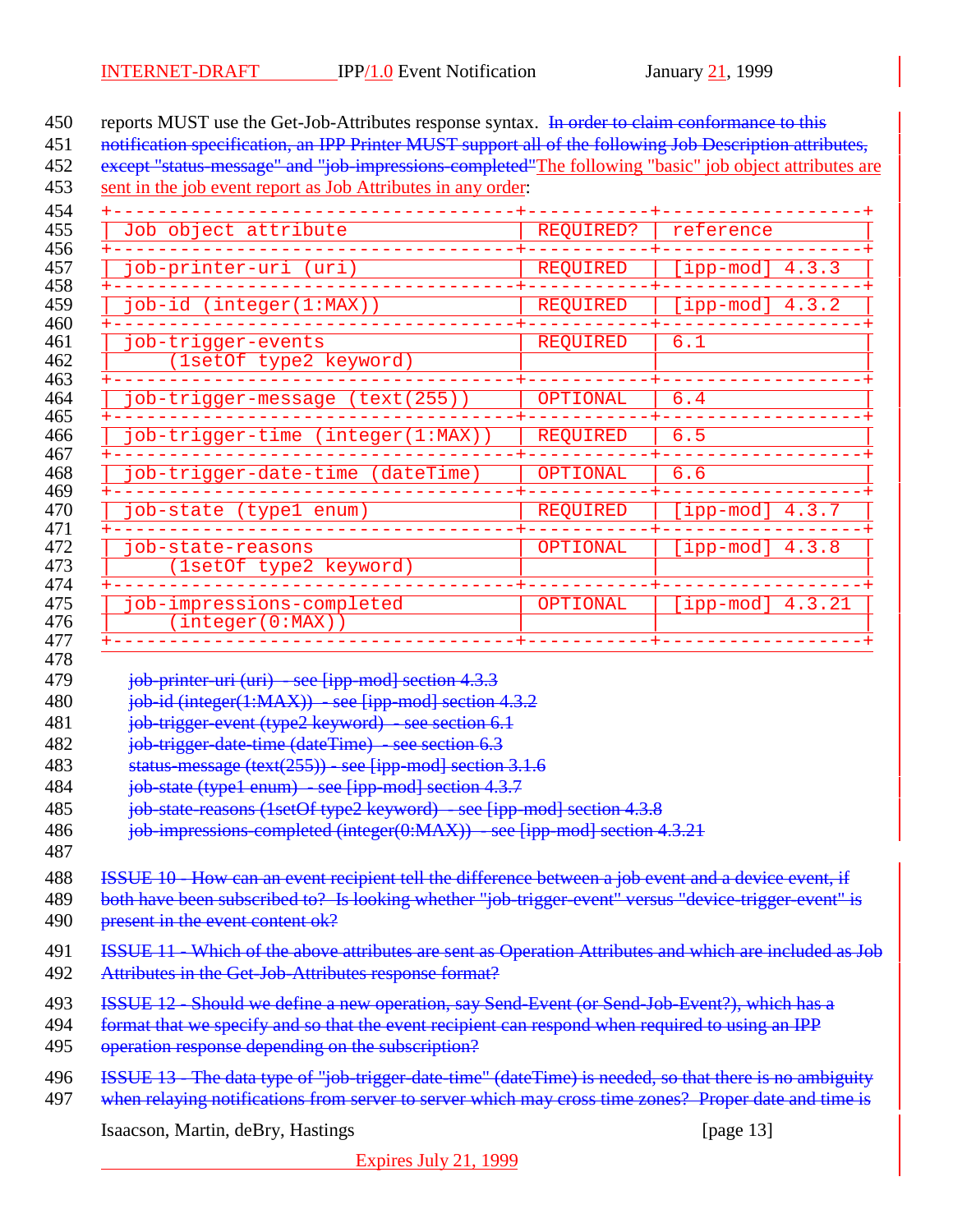- 498 especially important when notification is used with IFAX. However, for low end implementations,
- 499 knowing the date is a burden, even though the date is sent by the client in every HTTP request header.
- 500 The "job-state-reasons" is an OPTIONAL attribute in [ipp-mod]. However, in order to claim

501 conformance to this notification specification, the Printer object MUST support this Job Description

- 502 attribute in order to provide necessary information about the event.
- 503 If "status-message" is supported as an Operation attribute in operation responses, then  $\frac{1}{x}$ "job-trigger-
- 504 message" MUST be supported in the event report content. If "job-impressions-completed" is supported
- 505 as a Job Description attribute, then it MUST be supported in event report content. If "status-message"

506 and/or "job-impressions-completed" are not supported, then they are omitted from the event report 507 content.

- 508 If the values of any of the attributes sent in an event report content are not known, the value sent in the
- 509 report content is the out-of-band 'unknown' value, rather than omitting the attribute. See [ipp-mod] 510 section 4.1.
- 511 **ISSUE 14:** Do we agree to this small sub-set of attributes that MUST be sent in any event report 512 content?

513 **ISSUE 15:** Do we agree to the ones that are REQUIRED for an IPP Printer to support if it supports

514 <del>notification at all?</del>

#### 515 **5.2 Basic device event report content**

- 516 This section lists the attributes that **MUST** beare included in any event report content for each device
- 517 event group. Additional device event groups can be registered which include additional attributes.
- 518 However, all device event groups MUST include the following REQUIRED "basic" attributes and MAY
- 519 include the following OPTIONAL "basic" job object attributes in any device event report. All device
- 520 event reports MUST use the Get-Printer-Attributes response syntax. In order to claim conformance to
- 521 this notification specification, an IPP Printer MUST support all of the following Printer Description
- 522 attributes, except "status-message"The following "basic" Printer object attributes are sent in the device
- 523 event report as Printer Attributes in any order: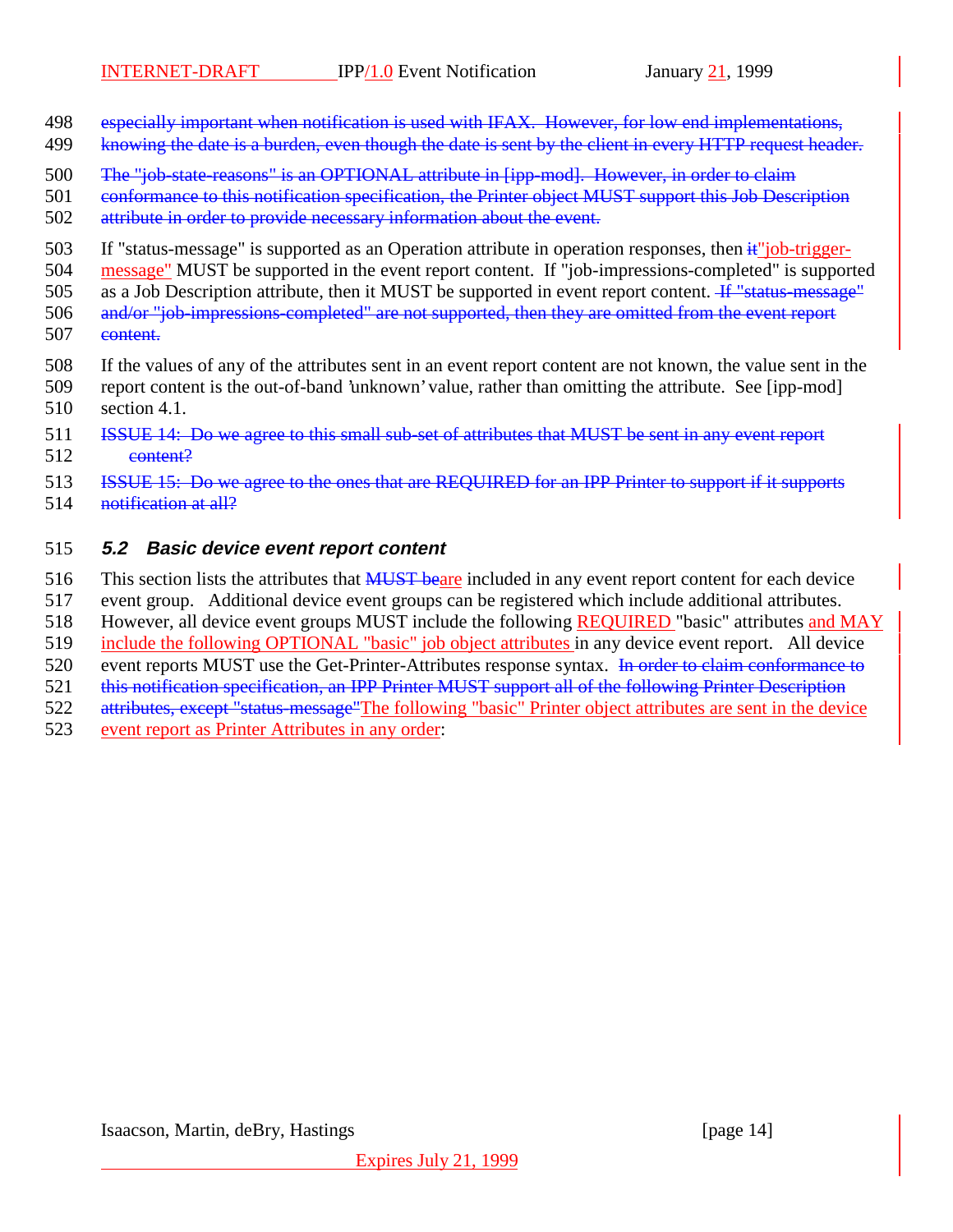| Printer object attribute                                                                                                                                                                                                                                                                                                  |                                                           | REQUIRED?       | reference                     |        |
|---------------------------------------------------------------------------------------------------------------------------------------------------------------------------------------------------------------------------------------------------------------------------------------------------------------------------|-----------------------------------------------------------|-----------------|-------------------------------|--------|
| printer-uri-supported (uri)                                                                                                                                                                                                                                                                                               |                                                           | <b>REQUIRED</b> | [ipp-mod] $4.4.1$             |        |
| device-trigger-events<br>(1setOf type2 keyword)                                                                                                                                                                                                                                                                           |                                                           | <b>REOUIRED</b> | 7.1                           |        |
| device-trigger-message (text(255))                                                                                                                                                                                                                                                                                        |                                                           | OPTIONAL        | 7.2                           |        |
| device-trigger-time<br>(integer(1:MAX))                                                                                                                                                                                                                                                                                   |                                                           | <b>REQUIRED</b> | 7.3                           |        |
| device-trigger-date-time (dateTime)                                                                                                                                                                                                                                                                                       |                                                           | OPTIONAL        | 7.4                           |        |
| printer-state (type1 enum)                                                                                                                                                                                                                                                                                                |                                                           | <b>REQUIRED</b> | $[ipp-mod]$ 4.4.10            |        |
| printer-state-reasons<br>(1setOf type2 keyword)                                                                                                                                                                                                                                                                           |                                                           | OPTIONAL        | $[ipp-mod]$                   | 4.4.11 |
| printer-is-accepting-jobs (boolean)                                                                                                                                                                                                                                                                                       |                                                           | <b>REQUIRED</b> | [ipp-mod] $4.4.\overline{20}$ |        |
| job id (integer(1:MAX)) the job id of the current job processing on the printer.<br>device-trigger-event (keyword) - the event that caused this notification -<br>device-trigger-date-time (dateTime) - see section 7.1                                                                                                   | printer uri supported (uri) - see [ipp-mod] section 4.4.1 |                 |                               |        |
| printer-state (type1 enum) - see [ipp-mod] section 4.4.10<br>printer state reasons (type2 keyword) - see [ipp-mod] section 4.4.11 which includes most of the<br>printer-is-accepting-jobs (boolean) - see [ipp-mod] section 4.4.20<br>status-message (text(255)) - see [ipp-mod] section 3.1.6                            | Printer MIB alert codes represented as keywords           |                 |                               |        |
| ISSUE 17 - How can an event recipient tell the difference between a job event and a device event, if<br>both have been subscribed to? Is looking whether "job trigger event" versus "device trigger event" ok?<br>ISSUE 18 - Which of the above attributes are sent as Operation Attributes and which are included as Job |                                                           |                 |                               |        |
| Attributes in the Get-Printer-Attributes response format?<br>ISSUE 19 - Should we define a new operation, say Send-Event (or Send-Device-Event?) which has a<br>format that we specify and so that the event recipient can respond using an IPP operation response when<br>required to depending on the subscription?     |                                                           |                 |                               |        |

Isaacson, Martin, deBry, Hastings [page 15]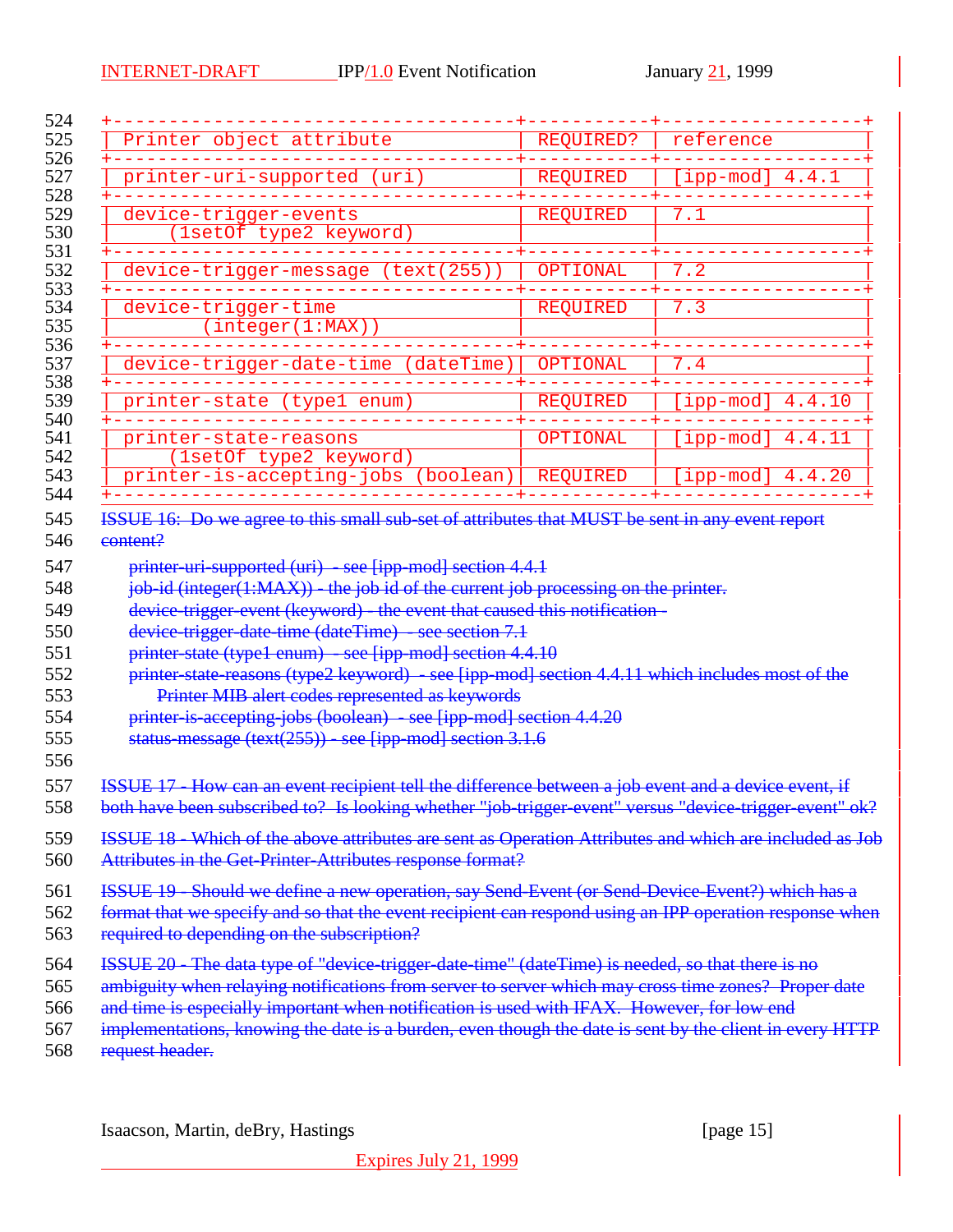- The "printer-state-reasons" is an OPTIONAL attribute in [ipp-mod]. However, in order to claim
- 570 conformance to this notification specification, the Printer object MUST support this Printer Description
- attribute in order to provide necessary information about the event.
- 572 If "status-message" is supported as an Operation attribute in operation responses, then it device-trigger-
- 573 message" MUST be supported in the event report content. If "status-message" is not supported, then it 574 is omitted from the event report content.
- If the values of any of the attributes sent in an event report content are not known, the value sent in the report content is the out-of-band 'unknown' value, rather than omitting the attribute. See [ipp-mod] section 4.1.
- 578 If no job was the current job, then the "job-id" attribute is omitted from the event report content as an
- 579 indication that the event was not related to any job.
- ISSUE 21 Ok to omit the "job-id" attribute, rather than overloading the out-of-band 'no-value' which is
- 581 only for when the system administrator has not configured a value? See [ipp-mod] section 4.1.
- ISSUE 22 Do we agree to this small sub-set of attributes that MUST be sent in any event report 583 content?
- **ISSUE 23 Do we agree to the ones that are REQUIRED for an IPP Printer to support if it supports**
- 585 <del>notification at all?</del>

# **6 Job Description Attributes**

587 In order to claim conformance to this notification specification, The following Job Description attributes 588 are REQUIRED to be supporteddefined for use with notification:

#### **6.1 notify-recipients (1setOf uri)**

- This REQUIRED attribute describes both where (the address) and how (the delivery method) event
- reports are to be delivered when any of the events specified in the "notify-event-groups" attribute occur.
- The Printer object MUST populate this Job Description attribute from the corresponding Operation
- attribute supplied by the client in the create request. See section 4.1.1 for more description of this
- attribute.

### **6.2 notify-event-groups (1setOf type2 keyword)**

- This REQUIRED attribute identifies the event groups for which a notification event report is desired for
- this job. The Printer object MUST populate this Job Description attribute from the corresponding
- Operation attribute supplied by the client in the create request. If the client does not supply this attribute
- in a create request, but does supply the "notify-recipients" attribute, the Printer object populates this
- attribute with the 'job-completions-basic' event group value. See section 4.1.2 for more description of this attribute.

### **6.3 job-trigger-events (type2 keyword)**

- 603 This REQUIRED attribute indicates the most recent job event(s) that has occurred for this job. Multiple
- values MAY be used when more than one event occurs at the same time. In order to claim conformance
- Isaacson, Martin, deBry, Hastings [page 16] to this notification specification, the Printer object MUST support this Job Description attribute. The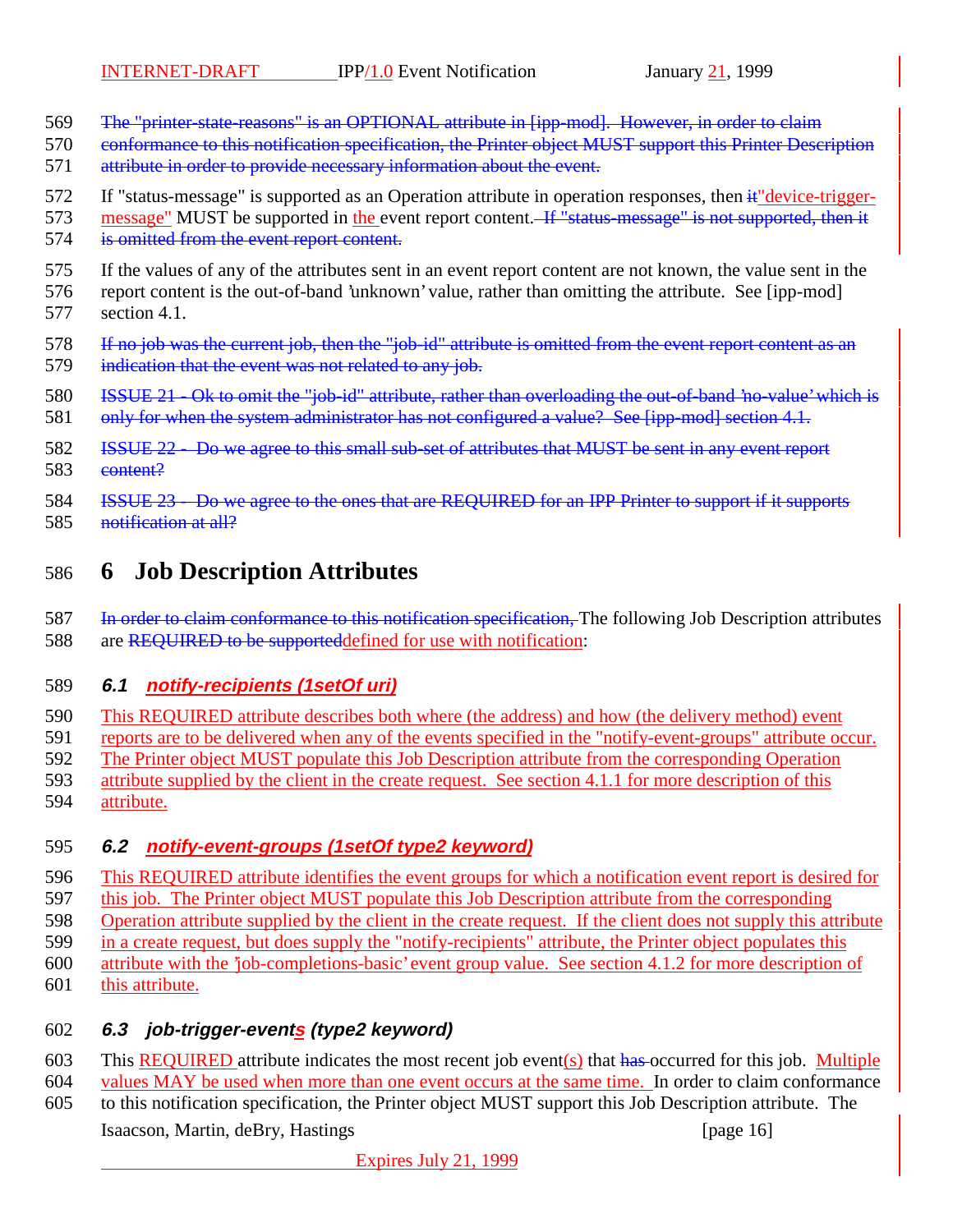Printer object supplies a copy of this attribute in every job event report that it sends to a notification

recipient. This attribute is also available to any client using a Get-Job-Attributes or Get-Jobs operation

 for this job. The first job event for a job is the 'job-received' event, so this Job Description attribute always has a value.

- The standard keyword values are:
- 'job-received': when the Printer object accepts the create operation (i.e., when the job is created no matter whether in the 'pending' or 'pending-held' states).
- 'job-held': when the job enters the 'pending-held' state using some protocol operation, such as Hold- Job (see [ipp-ops-set1]), or the system or device holds the job because of some requirement that cannot be met and other jobs could be processed, if there are any.
- 'job-released': when the job leaves the 'pending-held' state and enters the 'pending' or 'processing' states due to the user, operator, or system releasing the held job using some protocol operation, such as Release-Job (see [ipp-ops-set1]), or some internal or local operation.
- 'job-started-processing': the Printer starts processing the Job (i.e., when the job leaves the 'pending' or other state and enters the 'processing' state).
- 'job-stopped': The Printer stopped processing the job and the job entered the 'processing-stopped' state.
- 'job-continued': The Printer continues processing the job, i.e., the job leaves the 'processing-stopped' state and re-enters the 'processing' state.
- 'job-warning': when the job encounters a condition which does not abort the job and does not require human intervention, such as the interpreter encountering a request for a missing font, but for which it is able to perform font substitution. A device warning, such as 'toner-low', is a 'device-warning', NOT a 'job-warning'.
- 'job-completed': when the job completes processing (with or without errors or warnings) and enters the 'completed' state.
- 'job-aborted': when the job was aborted by the system while in the 'processing' or 'processing-stopped' state, due to some encountered problem that cannot be remedied by human intervention.
- 'job-canceled': when the job was canceled by the user or operator using the Cancel-Job operation while the job was in any state.
- ISSUE 7 which events are REQUIRED besides 'job-completed'?
- **1.26.4 job-trigger-message (text(255))**

- This OPTIONAL attribute provides a short textual description of the event. The "job-trigger-events"
- attribute is intended for use by automata, and the "job-trigger-message" is intended for the human end 640 <u>user.</u>
- ISSUE 8 Ok if "job-trigger-message" stays as a single value while "job-trigger-event" is multi-valued? 642 When there are multiple codes, the message contains the concatenation of the messages.
- If the Printer object supports the "job-trigger-message" Job Description attribute, the Printer object
- MUST be able to generate this message in any of the natural languages identified by the Printer object's
- "generated-natural-language-supported" attribute (see the "attributes-natural-language" operation
- attribute specified in [ipp-mod] section 3.1.4.1). As described in [ipp-mod] section 3.1.4.1 for any
- returned 'text' attribute, if there is a choice for generating this message, the Printer object uses the natural
- language indicated by the value of the "attributes-natural-language" in the client create request if

#### Isaacson, Martin, deBry, Hastings [page 17]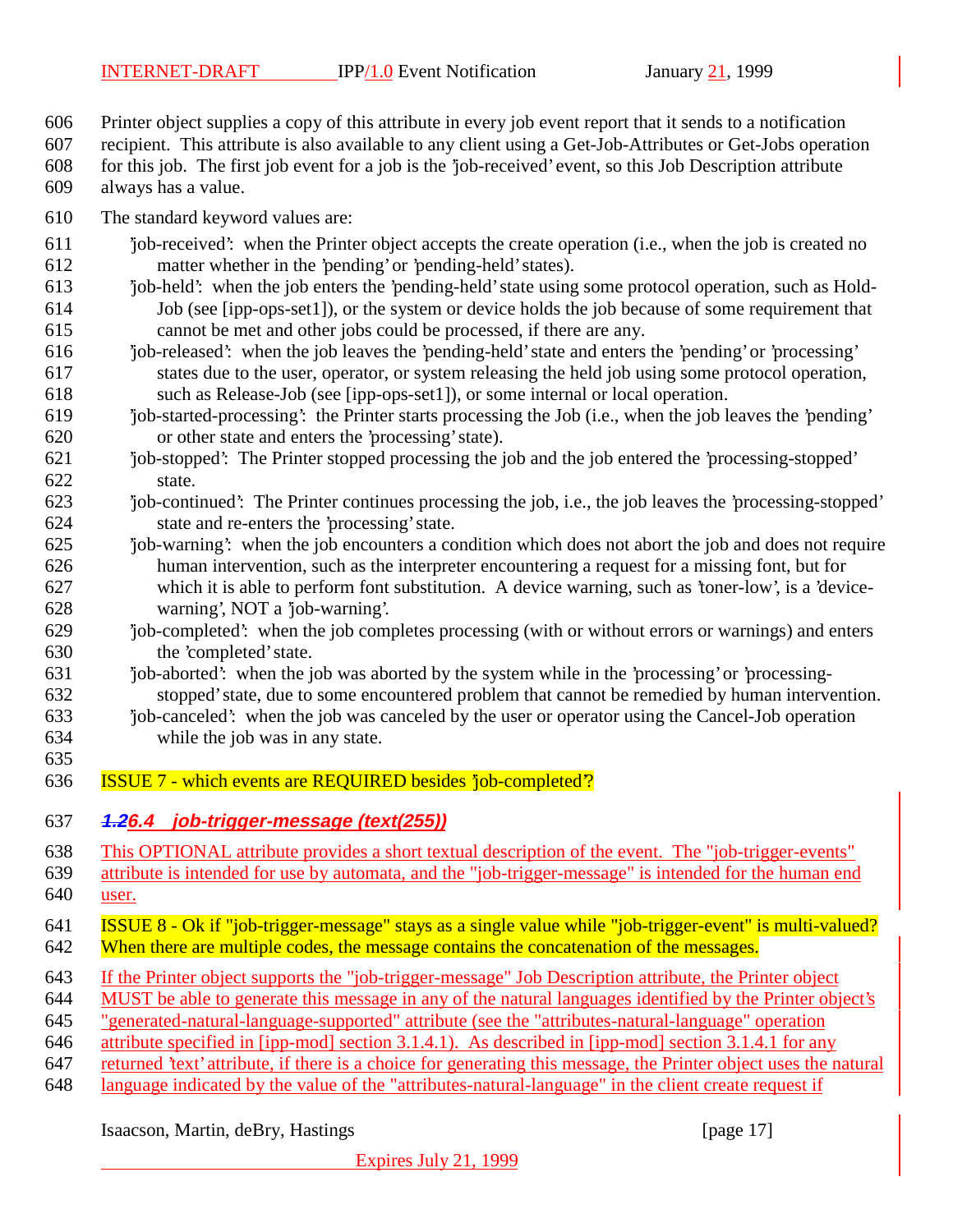- supported, otherwise the Printer object uses the value in the Printer object's own "natural-language-
- configured" attribute.

#### **1.26.5 job-trigger-time (integer(1:MAX))**

- This REQUIRED attribute indicates the point in time at which the most recent job event occurred for
- this job. In order to populate this attribute, the Printer object uses the value in its "printer-up-time"
- attribute at the time the event occurred.
- In order to claim conformance to this notification specification, the Printer object MUST support this
- Job Description attribute. The Printer object MUST supply a copy of this attribute in every event report
- that it sends to a notification recipient. This attribute is also available to any client using a Get-Job-
- Attributes or Get-Jobs operation for this job. The first job event for a job is the 'job-received' event
- when the job is created. Therefore, this job attribute always has a value.
- If IPP Printers relay jobs to other IPP Printers, the time of the event is intended to be at the IPP Printer
- object at which the event occurred, not subsequent times of relaying jobs in the forward direction or
- relaying notification event reports in the reverse direction.

## **1.36.6 job-trigger-date-time (dateTime)**

- This OPTIONAL attribute indicates the point in time at which the most recent job event occurred for this job. In order to claim conformance to this notification specification, the Printer object MUST support this Job Description attribute if it also supports the "printer-current-time" Printer Description 667 attribute (which also requires a date). The Printer object MUST supplyies a copy of this attribute in 668 every event report that it sends to a notification recipient, if it supports this attribute. This attribute is also available to any client using a Get-Job-Attributes or Get-Jobs operation for this job. The first job event for a job is the 'job-received' event when the job is created. Therefore, this job attribute always
- has a value.
- If IPP Printers relay jobs to other IPP Printers, the time of the event is intended to be at the IPP Printer
- object at which the event occurred, not subsequent times of relaying jobs in the forward direction or relaying notification event reports in the reverse direction.
- ISSUE 24 Ok to have changed the data type to dateTime, so that there is no ambiguity when relaying
- notifications from server to server which may cross time zones? Proper date and time is especially
- important when notification is used with IFAX. However, for low end implementations, knowing the
- 678 date is a burden, even though the date is sent by the client in every HTTP request header.

#### **6.7 job-trigger-message (text(255))**

- This OPTIONAL attribute provides a short textual description of the event. The "job-trigger-events"
- attribute is intended for use by automata, and the "job-trigger-message" is intended for the human end user.
- If the Printer object supports the "job-trigger-message" Job Description attribute, the Printer object
- MUST be able to generate this message in any of the natural languages identified by the Printer object's
- "generated-natural-language-supported" attribute (see the "attributes-natural-language" operation
- attribute specified in [ipp-mod] section 3.1.4.1). As described in [ipp-mod] section 3.1.4.1 for any
- returned 'text' attribute, if there is a choice for generating this message, the Printer object uses the natural

#### Isaacson, Martin, deBry, Hastings [page 18] [page 18]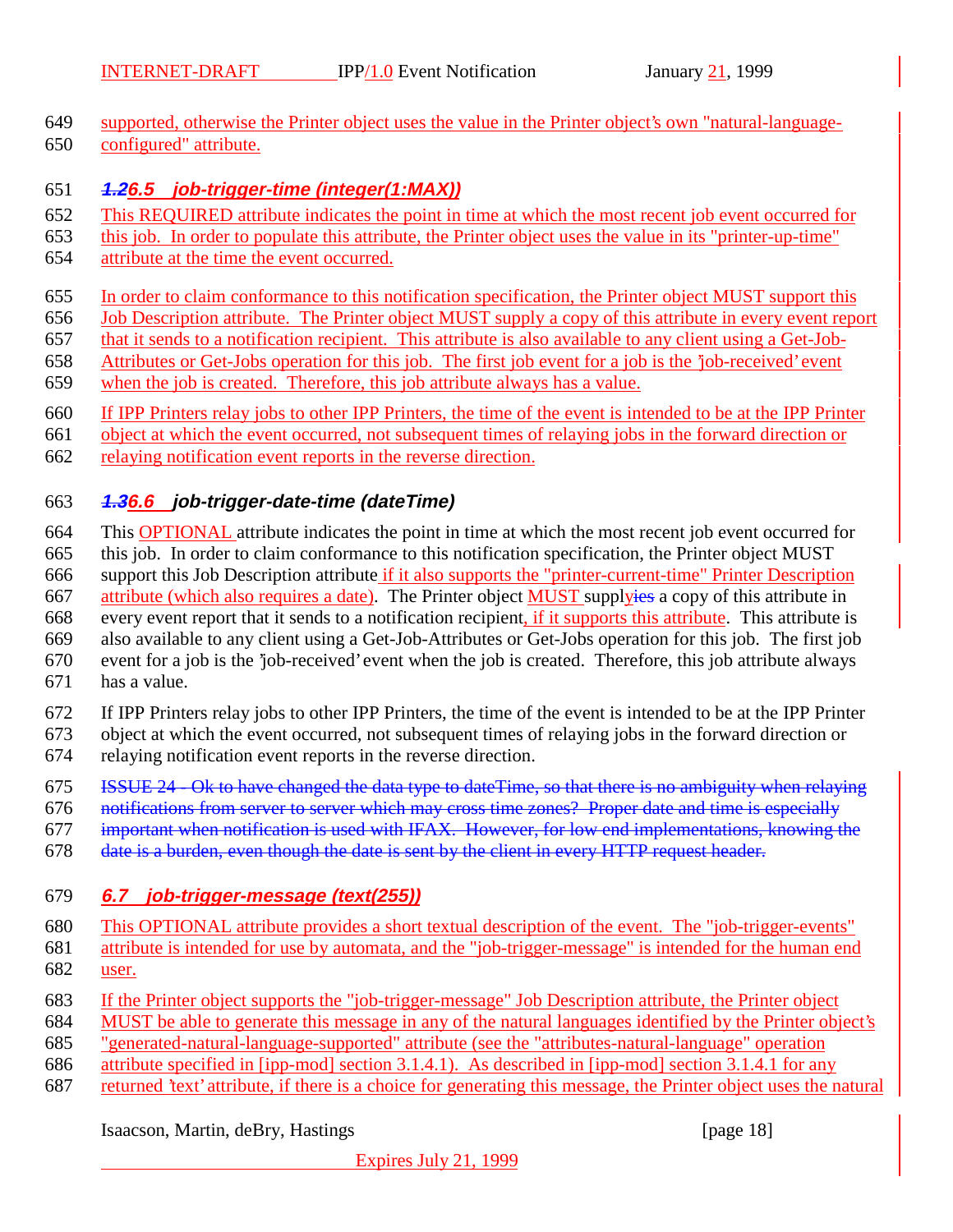language indicated by the value of the "attributes-natural-language" in the client request if supported,

 otherwise the Printer object uses the value in the Printer object's own "natural-language-configured" attribute.

# **7 Printer Description Attributes**

#### 692 In order to claim conformance to this notification specification, The following Printer Description

693 attributes are REQUIRED to be supporteddefined for use with notification:

### **7.1 device-trigger-events (1setOf type 2 keyword)**

695 This attribute indicates the most recent device event(s) that  $\frac{h}{\text{has}}$ -occurred for this device. Multiple values

MAY be used when more than one event occurs at the same time. In order to claim conformance to this

notification specification, the Printer object MUST support this Printer Description attribute. The

 Printer object supplies a copy of this attribute in every device event report that it sends to a notification recipient. This attribute is also available to any client using a Get-Printer-Attributes request for this

- Printer object. The first device event for a device is 'powered-up', so this printer attribute always has a
- value.

- The standard keyword values are:
- Device-report events include:
- **'started-processing'** when the Printer object enters the 'processing' state.
- **'became-idle'** when the Printer object enters the 'idle' state
- **'device-state-reason-removed'**  when any value is removed from the Printer's "printer-state-reasons" attribute, such as 'toner-low-warning' or 'media-jam'
- **'accepting-jobs'** when the Printer starts accepting jobs, i.e., when the value of the Printer object's "printer-is-accepting-jobs" attribute changes to 'true'
- **'powered-up'** when the device is powered up.
- From [ipp-mod] section 4.4.11, device reports are indicated as "printer-state-reasons" keywords with a '-report' suffix. An implementation may choose to omit some or all device- reports. Some device-reports specify finer granularity about the printer state; others serve as a precursor to a warning. A 'device-report' event MUST not indicate anything that affects the printed output.
- Note: Printer MIB equivalent events that fall in this report group include the alertRemovalOfBinaryChangeEntry(1801) alert that indicates that a binary change event entry row has been removed from the Alert Table and any event with the prtAlertSeverityLevel value set to noInterventionRequired(7).
- Device-warning events include:
- **'device-state-reason-warning-added'** when a warning value is added to the Printer's "printer- state-reasons" attribute, such as 'media-low-warning', i.e., any 'xxx-warning' value' **'not-accepting-jobs'** - when the Printer ceases to accept jobs, i.e., when the value of the Printer's "printer-is-accepting-jobs" attribute changes to 'false'
- 

Isaacson, Martin, deBry, Hastings [page 19] [page 19]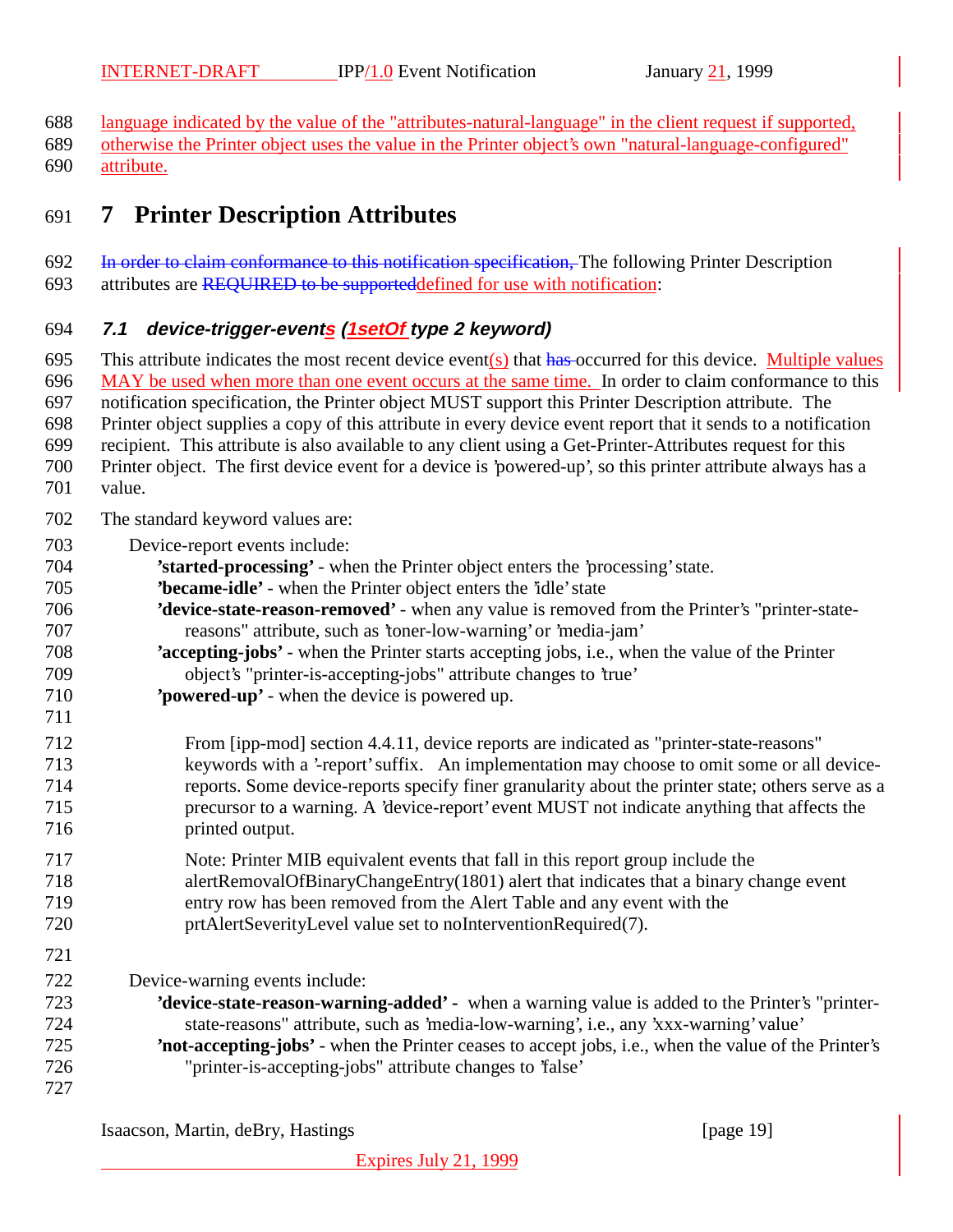From [ipp-mod] section 4.4.11, device warnings are indicated as "printer-state-reasons" 729 keywords with a '-warning' suffix. Note: Printer MIB equivalent examples of device warnings include: 731 inputMediaSupplyLow(807) and markerTonerAlmostEmpty(1104) prtAlertCode values. Device-error events include: **'device-stopped'** - when the Printer object enters the 'stopped' state **'device-state-reason-error-added' -** when an error value is to the Printer's "printer-state- reasons" attribute, such as 'media-empty-error', 'media-empty', or 'media-jam'. Note: [ipp- mod] section 4.4.11 indicates that the 'error' suffix MAY be omitted for errors. **'powering-down'** - when the device is being powered down. From [ipp-mod] section 4.4.11, device errors are indicated as "printer-state-reasons" keywords with an '-error' suffix or with no suffix at all. For example, 'media-jam-error', ''media-jam' or 'paused'. Note: Printer MIB equivalent examples of the device errors include: jammed(8) and markerTonerEmpty(1101) prtAlertCode values. ISSUE 9 - Events still needs work to reflect the agreements at the meeting and comparison with Printer MIB and "printer-state-reasons" and other sources of events. **7.2 device-trigger-message (text(255))** This OPTIONAL attribute provides a short textual description of the event. The "device-trigger-events" attribute is intended for use by automata, and the "device-trigger-message" is intended for the human end user. ISSUE 10 - Ok if "device-trigger-message" stays as a single value while "device-trigger-event" is multi-752 valued? When there are multiple codes, the message contains the concatenation of the messages. If the Printer object supports the "device-trigger-message" Printer Description attribute, the Printer object MUST be able to generate this message in any of the natural languages identified by the Printer object's "generated-natural-language-supported" attribute (see the "attributes-natural-language" operation attribute specified in [ipp-mod] section 3.1.4.1). As described in [ipp-mod] section 3.1.4.1 for any returned 'text' attribute, if there is a choice for generating this message, the Printer object uses the natural language indicated by the value of the "attributes-natural-language" in the client create request if supported, otherwise the Printer object uses the value in the Printer object's own "natural-language- configured" attribute. **1.27.3 device-trigger-time (integer(1:MAX))** This REQUIRED attribute indicates the point in time at which the most recent printer event occurred for this device. In order to populate this attribute, the Printer object uses the value in its "printer-up-time" attribute at the time the event occurred. In order to claim conformance to this notification specification, the Printer object MUST support this Printer Description attribute. The Printer object MUST supply a copy of this attribute in every event report that it sends to a notification recipient. This attribute is also available to any client using a Get-

Isaacson, Martin, deBry, Hastings [page 20]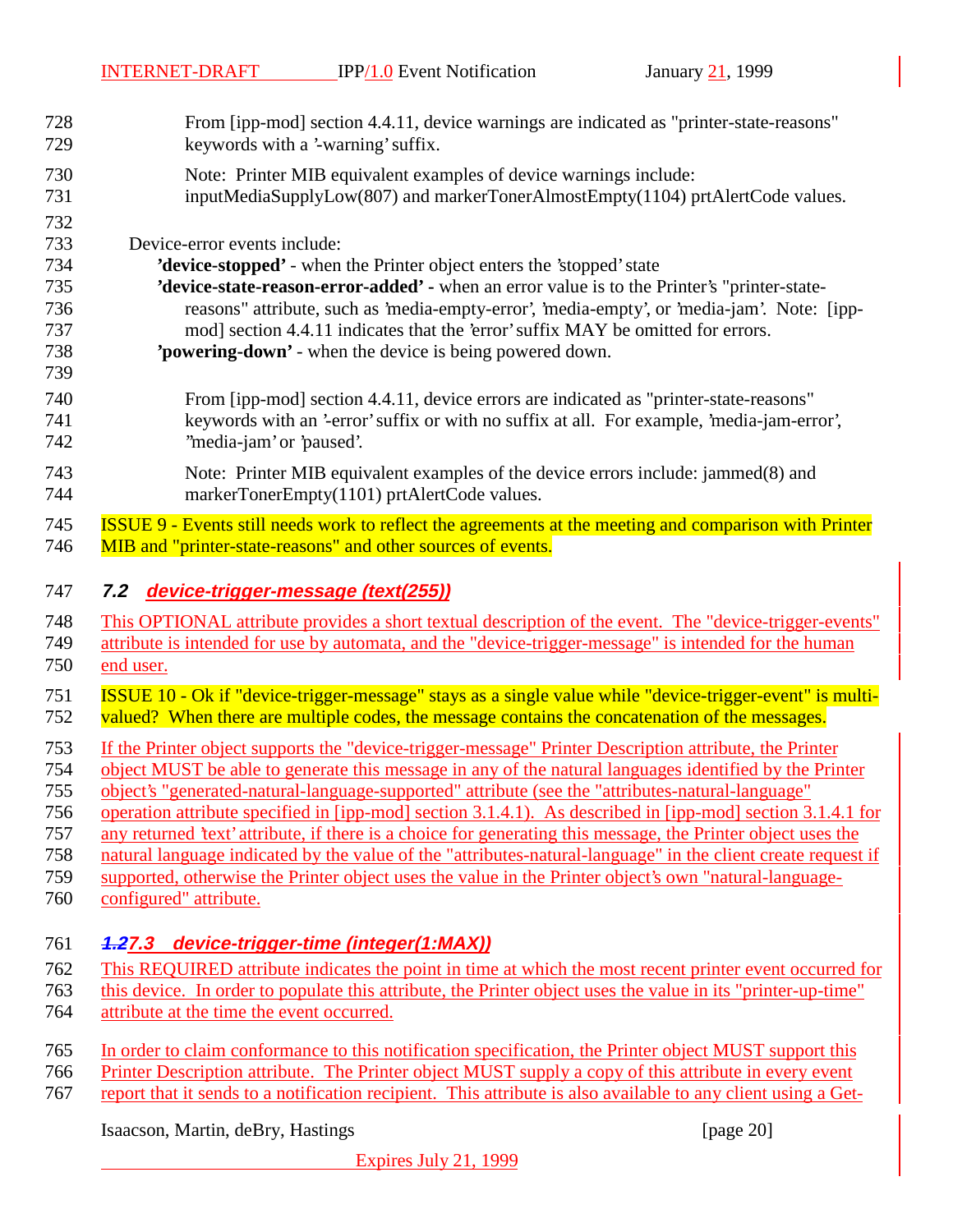- Printer-Attributes request for this Printer object. The first printer event for a Printer is when it is powered up. Therefore, this printer attribute always has a value.
- If IPP Printers relay jobs to other IPP Printers, the time of the event is intended to be at the IPP Printer
- object at which the event occurred, not subsequent times of relaying jobs in the forward direction or
- relaying notification event reports in the reverse direction.

#### **1.37.4 device-trigger-date-time (dateTime)**

- This OPTIONAL attribute indicates the point in time at which the most recent printer event occurred for
- 775 this printerdevice. In order to claim conformance to this notification specification, the Printer object
- 776 MUST support this Printer Description attribute if it also supports the "printer-current-time" Printer
- 777 Description attribute (which also requires a date). The Printer object **MUST** supplyies a copy of this
- attribute in every event report that it sends to a notification recipient, if it supports this attribute. This
- attribute is also available to any client using a Get-Printer-Attributes request for this Printer object. The
- first printer event for a Printer is when it is powered up. Therefore, this printer attribute always has a
- value.
- If IPP Printers relay jobs to other IPP Printers, the time of the event is intended to be at the IPP Printer
- object at which the event occurred, not subsequent times of relaying jobs in the forward direction or
- relaying notification event reports in the reverse direction.
- ISSUE 25 Ok to have changed the data type to dateTime, so that there is no ambiguity when relaying
- notifications from server to server which may cross time zones? Proper date and time is especially
- important when notification is used with IFAX. However, for low end implementations, knowing the
- 788 date is a burden, even though the date is sent by the client in every HTTP request header.

### **1.47.5 notify-recipients-schemes-supported (1setOf uriScheme)**

- This attribute describes the notification delivery methods supported by this Printer object. Standard
- values are defined in Section 4.1.1). In order to claim conformance to this notification specification, the
- Printer object MUST support this Printer Description attribute.

## **1.57.6 notify-event-groups-supported (1setOf type2 keyword)**

- This attribute describes the event groups supported by this Printer object. In order to claim conformance
- to this notification specification, the Printer object MUST support this Printer Description attribute.
- Standard values are defined in Section 4.1.2)

# **8 References**

- [draft-prtmib]
- Turner, R., "Printer MIB", <draft-ietf-printmib-mib-info-03.txt>, work in progress, March 1998.
- [ipp-mod]
- deBry, R., , Hastings, T., Herriot, R., Isaacson, S., Powell, P., "Internet Printing Protocol/1.0: Model and Semantics", < draft-ietf-ipp-model-11.txt>, work in progress, November 16, 1998.

Isaacson, Martin, deBry, Hastings [page 21]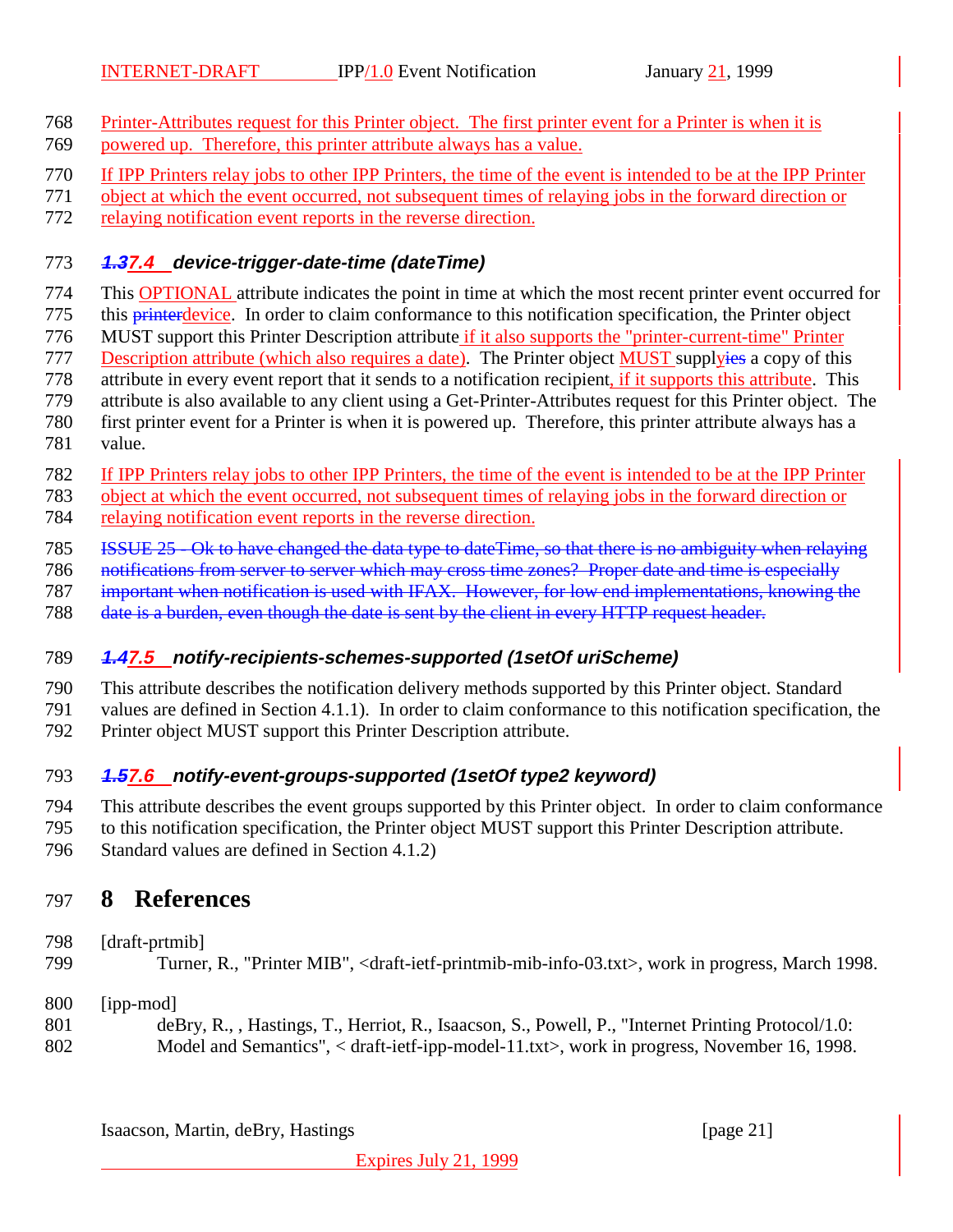| 803                             | $[ipp-ops-set1]$                                                                                                                                                                                                          |  |
|---------------------------------|---------------------------------------------------------------------------------------------------------------------------------------------------------------------------------------------------------------------------|--|
| 804                             | Bergman, R., Hastings, T., Herriot R., Moore, P., "Internet Printing Protocol/1.0: Additional                                                                                                                             |  |
| 805                             | Optional Operations - Set 1", <ipp-ops-set1-981023.txt>, work in progress, October 23, 1998.</ipp-ops-set1-981023.txt>                                                                                                    |  |
| 806                             | $[ipp-sub]$                                                                                                                                                                                                               |  |
| 807                             | Isaacson, S., Martin, J., deBry, R., Hastings, T., "Job Independent Subscriptions for IPP", <ipp-< td=""></ipp-<>                                                                                                         |  |
| 808                             | notification-printer-980701>, work in progress, July 1, 1998.                                                                                                                                                             |  |
| 809                             | [RFC1759]                                                                                                                                                                                                                 |  |
| 810                             | Smith, R., Wright, F., Hastings, T., Zilles, S., and Gyllenskog, J., "Printer MIB", RFC 1759,                                                                                                                             |  |
| 811                             | March 1995.                                                                                                                                                                                                               |  |
| 812                             | [RFC2046]                                                                                                                                                                                                                 |  |
| 813                             | Multipurpose Internet Mail Extensions (MIME) Part Two: Media Types. N. Freed & N.                                                                                                                                         |  |
| 814                             | Borenstein. November 1996. (Obsoletes RFC1521, RFC1522, RFC1590), RFC 2046.                                                                                                                                               |  |
| 815                             | [RFC2119]                                                                                                                                                                                                                 |  |
| 816                             | S. Bradner, "Key words for use in RFCs to Indicate Requirement Levels", RFC 2119, March                                                                                                                                   |  |
| 817                             | 1997                                                                                                                                                                                                                      |  |
| 818                             | [sense]                                                                                                                                                                                                                   |  |
| 819                             | Martin, J. et all., "System Event Notification System Environment (SENSE)",                                                                                                                                               |  |
| 820                             | ftp://ftp.pwg.org/pub/pwg/sense/, work in progress, Spring 1996.                                                                                                                                                          |  |
| 821                             |                                                                                                                                                                                                                           |  |
| 822                             | <b>9Issues</b>                                                                                                                                                                                                            |  |
| 823                             | 26.Do we want a Mixed Format for event reports? If so we can add 'multi-part/alternative' back in as a                                                                                                                    |  |
| 824                             | supported format.                                                                                                                                                                                                         |  |
| 825<br>826<br>827<br>828<br>829 | 27.Do we want to extended the list of uriScheme values defined for standard delivery methods to<br>include: 'ftp', 'pager', 'http', etc.? If so, they are easy to add. Should we add them now? Or register<br>them later? |  |
| 830                             | 28. Should we make "notify-recipients" and "notify-group-events" also be a Job Description attributes, so                                                                                                                 |  |
| 831                             | that a user can query to determine what subscriptions were supplied (and help an implementation                                                                                                                           |  |
| 832                             | remember job submission subscriptions on the job object - useful whether the implementation is                                                                                                                            |  |
| 833                             | using a notification service or not), as we have done for attributes-charset and attributes-natural-                                                                                                                      |  |
| 834                             | language operation attributes?                                                                                                                                                                                            |  |
| 835<br>836                      | 29. Note: since job independent subscriptions have the time to live parameter, there is no need to have                                                                                                                   |  |
| 837<br>838                      | Printer Description attributes that list the current job-independent subscriptions, correct?                                                                                                                              |  |
|                                 |                                                                                                                                                                                                                           |  |

Isaacson, Martin, deBry, Hastings [page 22]

Expires July 21, 1999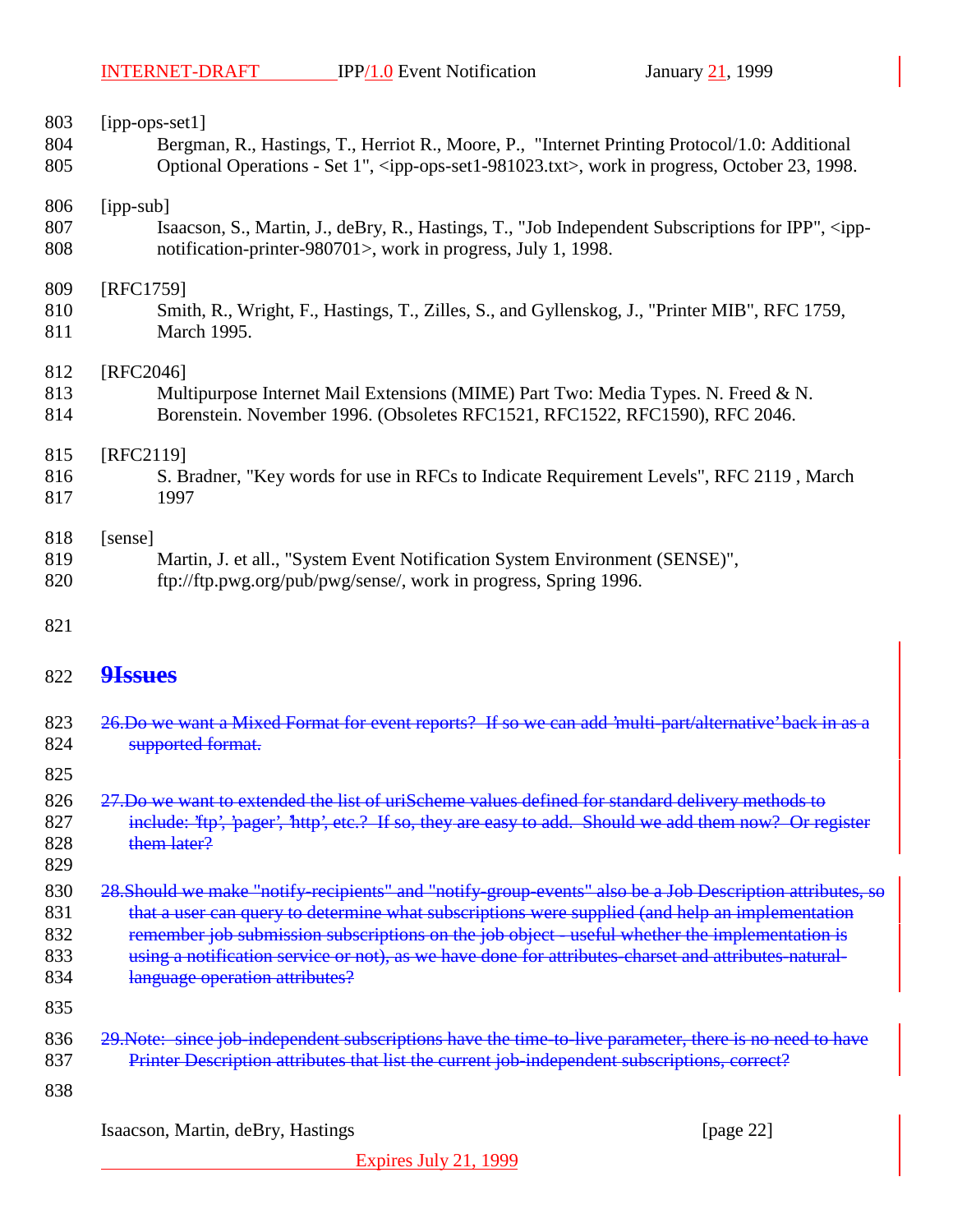- 839 30. Should we combine the "Job Independent Subscription" paper with this paper, or leave them as 840 separate specifications?
- **109 Appendix C: Registration of ipp-tcp-notify scheme for use with IPP**
- This appendix contains the information that IANA requires for registering a URL scheme for use with
- the "application/ipp" MIME media type. The information following this paragraph will be forwarded to
- 844 IANA to register 'ipp-tcp-notify' whose contents are defined in Section 4.1.1 "notify-recipients (1setOf
- uri)" in this document:
- **TBD**
- 
- **Required parameters:** none
- **Optional parameters:** none
- **Encoding considerations:**
- **Security considerations:**
- IPP/1.0 protocol requests/responses do not introduce any security risks not already inherent in the
- underlying transport protocols. Protocol mixed-version interworking rules in [ipp-mod] as well as
- protocol encoding rules in [ipp-pro] are complete and unambiguous.
- **Interoperability considerations:**
- **TBD**
- 
- **Published specification:**
- [ipp-not] Isaacson, S., Martin, J., deBry, R., Hastings, T., "Internet Printing Protocol/1.0: Event Notification" draft-ietf-ipp-notification-00.txt, January, 1999.
- **Applications which use this URL scheme:**
- **TBD**
- **Person & email address to contact for further information:**
- Thomas N. Hastings
- Xerox Corporation
- 737 Hawaii St.
- El Segundo, CA 90245
- 
- Phone: (310) 333-6413
- Fax: (310) 333-5514
- Email: hastings@cp10.es.xerox.com

Isaacson, Martin, deBry, Hastings [page 23]

Expires July 21, 1999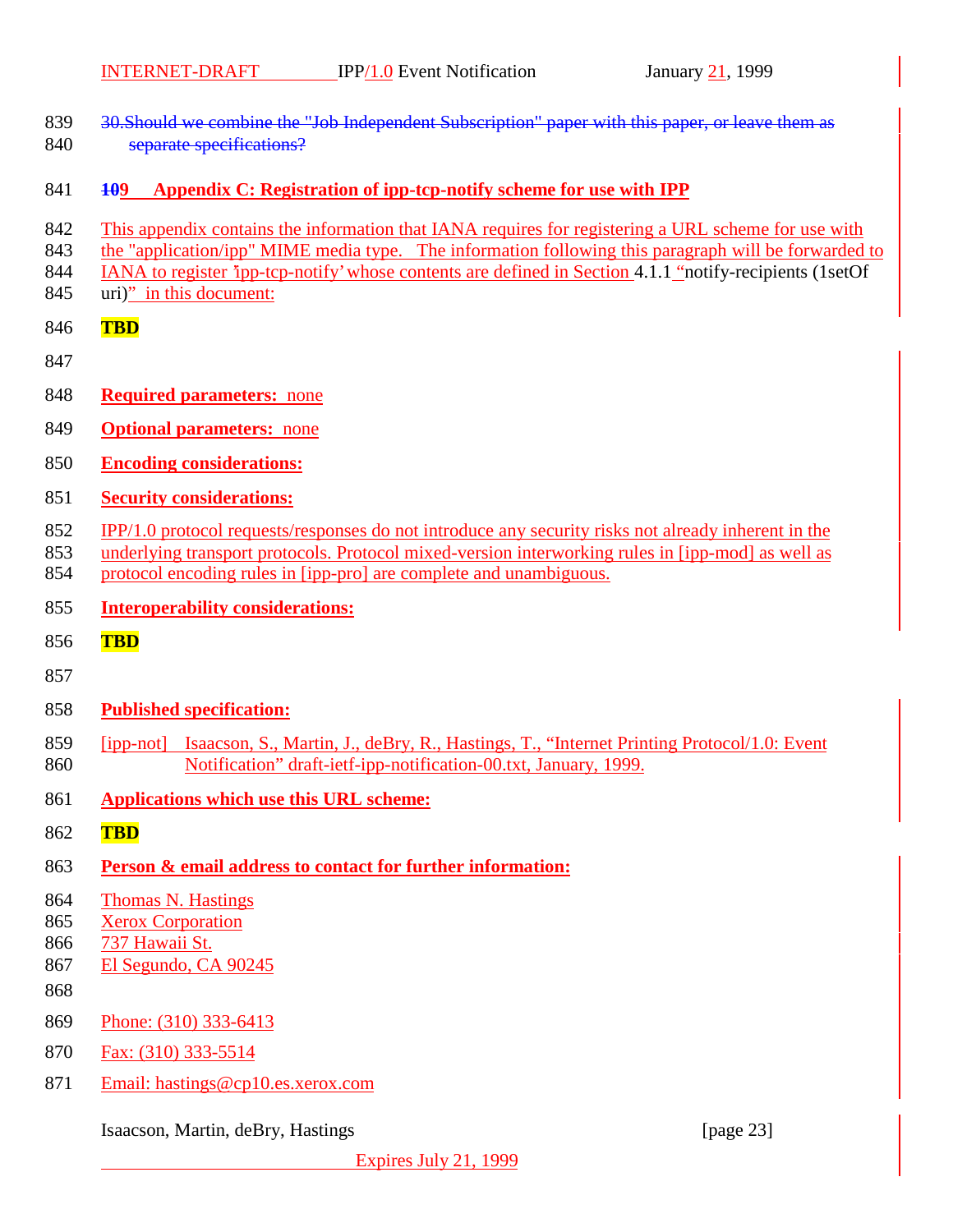| 872                             | 4410 Appendix D: Registration of ipp-udp-notify scheme for use with IPP                                                                                                                                                                                                                                                                            |
|---------------------------------|----------------------------------------------------------------------------------------------------------------------------------------------------------------------------------------------------------------------------------------------------------------------------------------------------------------------------------------------------|
| 873<br>874<br>875<br>876        | This appendix contains the information that IANA requires for registering a URL scheme for use with<br>the "application/ipp" MIME media type. The information following this paragraph will be forwarded to<br>IANA to register 'ipp-udp-notify' whose contents are defined in Section 4.1.1 "notify-recipients (1setOf<br>uri)" in this document: |
| 877                             | <b>TBD</b>                                                                                                                                                                                                                                                                                                                                         |
| 878                             |                                                                                                                                                                                                                                                                                                                                                    |
| 879                             | <b>Required parameters: none</b>                                                                                                                                                                                                                                                                                                                   |
| 880                             | <b>Optional parameters:</b> none                                                                                                                                                                                                                                                                                                                   |
| 881                             | <b>Encoding considerations:</b>                                                                                                                                                                                                                                                                                                                    |
| 882                             | <b>Security considerations:</b>                                                                                                                                                                                                                                                                                                                    |
| 883<br>884<br>885               | IPP/1.0 protocol requests/responses do not introduce any security risks not already inherent in the<br>underlying transport protocols. Protocol mixed-version interworking rules in [ipp-mod] as well as<br>protocol encoding rules in [ipp-pro] are complete and unambiguous.                                                                     |
| 886                             | <b>Interoperability considerations:</b>                                                                                                                                                                                                                                                                                                            |
| 887                             | <b>TBD</b>                                                                                                                                                                                                                                                                                                                                         |
| 888                             |                                                                                                                                                                                                                                                                                                                                                    |
| 889                             | <b>Published specification:</b>                                                                                                                                                                                                                                                                                                                    |
| 890<br>891                      | [ipp-not] Isaacson, S., Martin, J., deBry, R., Hastings, T., "Internet Printing Protocol/1.0: Event<br>Notification" draft-ietf-ipp-notification-00.txt, January, 1999.                                                                                                                                                                            |
| 892                             | <b>Applications which use this URL scheme:</b>                                                                                                                                                                                                                                                                                                     |
| 893                             | <b>TBD</b>                                                                                                                                                                                                                                                                                                                                         |
| 894                             | <b>Person &amp; email address to contact for further information:</b>                                                                                                                                                                                                                                                                              |
| 895<br>896<br>897<br>898<br>899 | <b>Thomas N. Hastings</b><br><b>Xerox Corporation</b><br>737 Hawaii St.<br>El Segundo, CA 90245                                                                                                                                                                                                                                                    |
| 900                             | Phone: (310) 333-6413                                                                                                                                                                                                                                                                                                                              |
| 901                             | Fax: (310) 333-5514                                                                                                                                                                                                                                                                                                                                |
| 902                             | Email: hastings@cp10.es.xerox.com                                                                                                                                                                                                                                                                                                                  |
| 903                             | 11 Appendix E: Full Copyright Statement                                                                                                                                                                                                                                                                                                            |
| 904                             | Copyright (C) The Internet Society (1998). All Rights Reserved                                                                                                                                                                                                                                                                                     |
|                                 | Isaacson, Martin, deBry, Hastings<br>[page $24$ ]                                                                                                                                                                                                                                                                                                  |
|                                 | Expires July 21, 1999                                                                                                                                                                                                                                                                                                                              |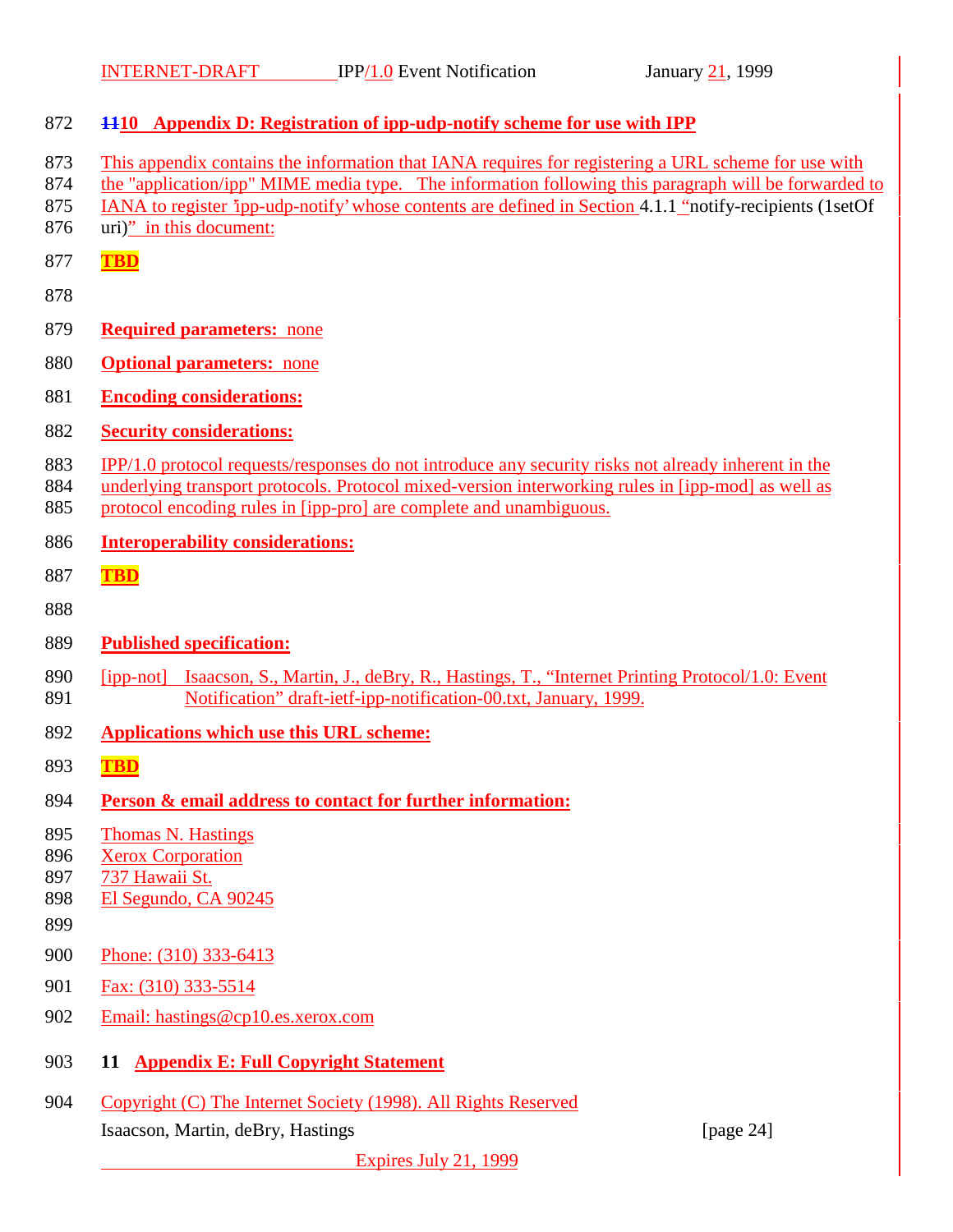- This document and translations of it may be copied and furnished to others, and derivative works that
- comment on or otherwise explain it or assist in its implementation may be prepared, copied, published
- and distributed, in whole or in part, without restriction of any kind, provided that the above copyright
- notice and this paragraph are included on all such copies and derivative works. However, this document itself may not be modified in any way, such as by removing the copyright notice or references to the
- Internet Society or other Internet organizations, except as needed for the purpose of developing Internet
- standards in which case the procedures for copyrights defined in the Internet Standards process must be
- followed, or as required to translate it into languages other than English.
- The limited permissions granted above are perpetual and will not be revoked by the Internet Society or
- its successors or assigns.
- This document and the information contained herein is provided on an "AS IS" basis and THE
- 916 INTERNET SOCIETY AND THE INTERNET ENGINEERING TASK FORCE DISCLAIMS ALL
- WARRANTIES, EXPRESS OR IMPLIED, INCLUDING BUT NOT LIMITED TO ANY
- WARRANTY THAT THE USE OF THE INFORMATION HEREIN WILL NOT INFRINGE ANY
- RIGHTS OR ANY IMPLIED WARRANTIES OF MERCHANTABILITY OR FITNESS FOR A
- PARTICULAR PURPOSE.
- **1012 Appendix E: Change History**
- Changes are listed in reverse chronological order:

## **12.1 Changes to the January 18, 1999 to make the January 20, 1999 version**

- The following changes were made to the January 18, 1999 to make the January 20, 1999 version:
- 925 1. Made this an INTERNET-DRAFT.
- 2. Indicated that a new default port is needed for the delivery methods.
- 927 3. Added Appendices in which to put the registration information for the URL schemes for each delivery method.
- 4. Clarified which parameters, Operation attributes, and Job/Printer attributes are supplied in an event content: the request-id is 0, the status-code is new 'job-event' 0x600 or 'device-event' 0x601.
- 5. Changed "job-trigger-event" and "device-trigger-event" to be 1setOf so that multiple events that occur at the same time MAY be send as one event content.
- 6. Added "job-trigger-time" as a REQUIRED Job Description and event content attribute which is in seconds since power up.
- 7. Changed "job-trigger-date-time" and "job-state-reasons" to OPTIONAL.
- 936 8. Changed "status-message" to be an OPTIONAL "job-trigger-message" event content attribute and also made it a Job Description attribute.
- 938 9. Added "device-trigger-time" as a REQUIRED Printer Description and event content attribute which is in seconds since power up.
- 940 10. Changed "device-trigger-date-time" and "printer-state-reasons" to OPTIONAL.

Isaacson, Martin, deBry, Hastings [page 25]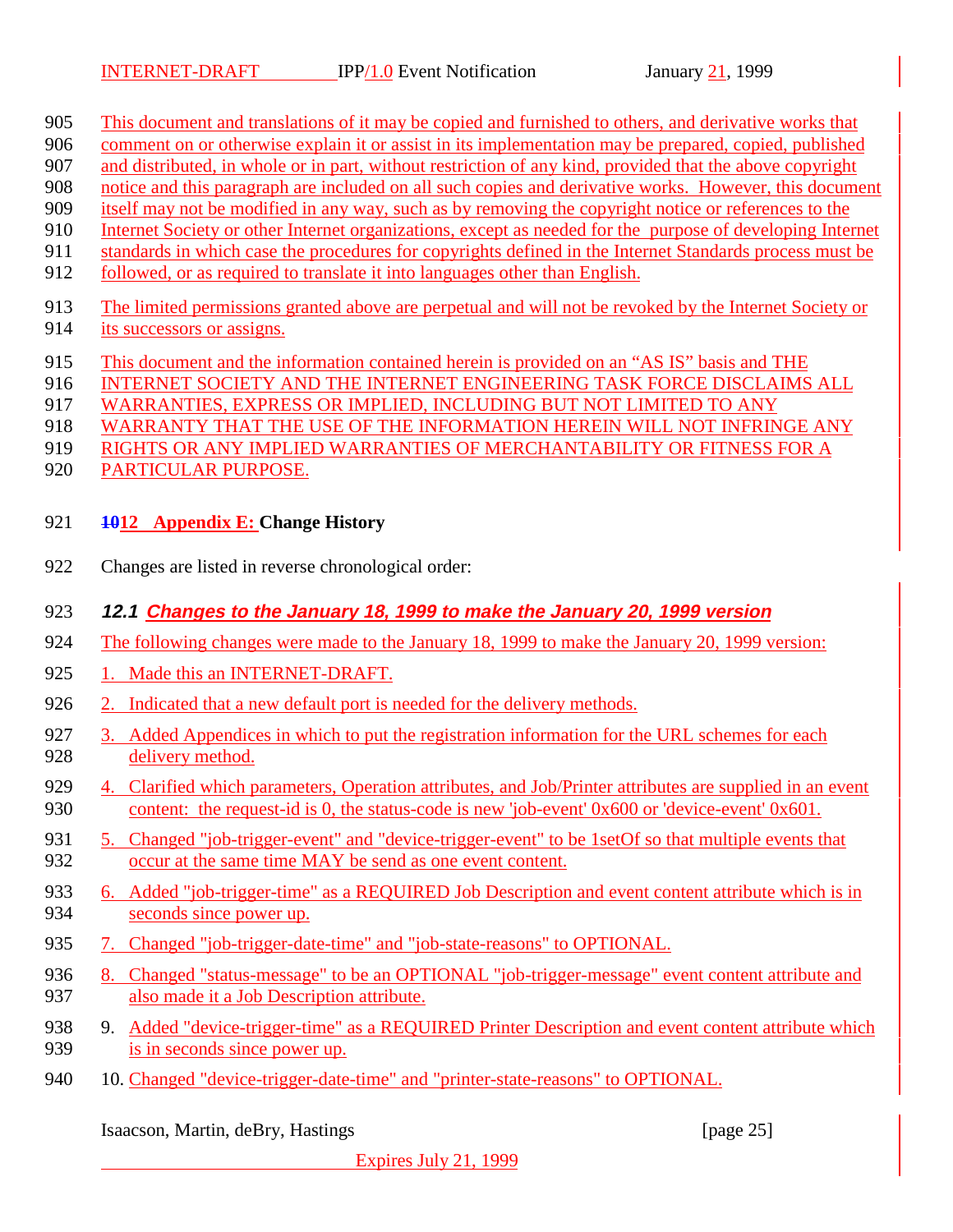- 941 11. Changed "status-message" to be an OPTIONAL "device-trigger-message" event content attribute and also made it a Printer Description attribute.
- 12. Removed the "job-id" attribute from the device event content.

#### **13.112.2 Changes to the December 10, 1998 to make the January 18, 1999 version**

- The following changes were made to the December 10, 1998 to make the January 18, 1999 version:
- 946 1. Changed the names of the REQUIRED notify-recipient keywords from: 'ipp-tcp-socket' and 'ipp-udp-socket' to 'ipp-tcp-notify' and 'ipp-udp-notify'.
- 948 2. Added '-notify' to the OPTIONAL 'snmpv1', 'snmpv2', and 'snmpv3' delivery method names.
- 3. Changed the OPTIONAL 'sense-datagram' to 'sense-notify' to be consistent.
- 4. Added 'ndps-notify' as an OPTIONAL keyword.
- 5. Deleted the 'all-basic', 'all-job-events-basic', and 'all-device-events-basic'. Clients should be explicit about which groups they want. If new groups are added, the clients won't know what to do with them, if they had subscribed to 'all-xxx' groups.
- 6. Changed the names of "job-last-event" and "job-last-date-time-of-event" to "job-trigger-event" and "job-trigger-date-time" events, since the events trigger the notification delivery, but the attribute values remain after the event has been delivered.
- 7. Added "status-message" as an OPTIONAL event report content attribute.
- 8. Changed "job-impressions-completed" to OPTIONAL.
- 959 9. Indicated that OPTIONAL attributes are not sent in the event report content if they are not supported.
- 10. Required that "status-message" and/or "job-impressions-completed" be sent in an event report content if they are supported as an Operation attribute and a Job Description attribute, respectively.
- 11. Added REQUIRED "device-trigger-event", REQUIRED "job-id", and OPTIONAL "status-message" to the device event report content.
- 12. Specified the "device-trigger-event" Printer Description attribute, naming each event.
- 13. Deleted the 'sheet-completed' and 'collated-copy-completed', since these events are not part of any 'xxx-basic' event group. They can be added back when we have an event group that uses them.

#### **13.212.3 Changes to the July 1, 1998 to make the December 10, 1998 version**

- The following changes made from the July 1, 1998 to make the December 10, 1998 version:
- 1. Clarified the terminology so that an "event" doesn't necessarily mean that a notification report is delivered.
- 2. Removed many of the job and printer attributes for being sent in a notification event report, so that
- we can get agreement on a basic set of event report content. Only attributes really needs are
- included, including what may be needed for FAX. Changed the names of the event groups by
- adding the suffix '-basic' to indicate that these event groups return only basic information.